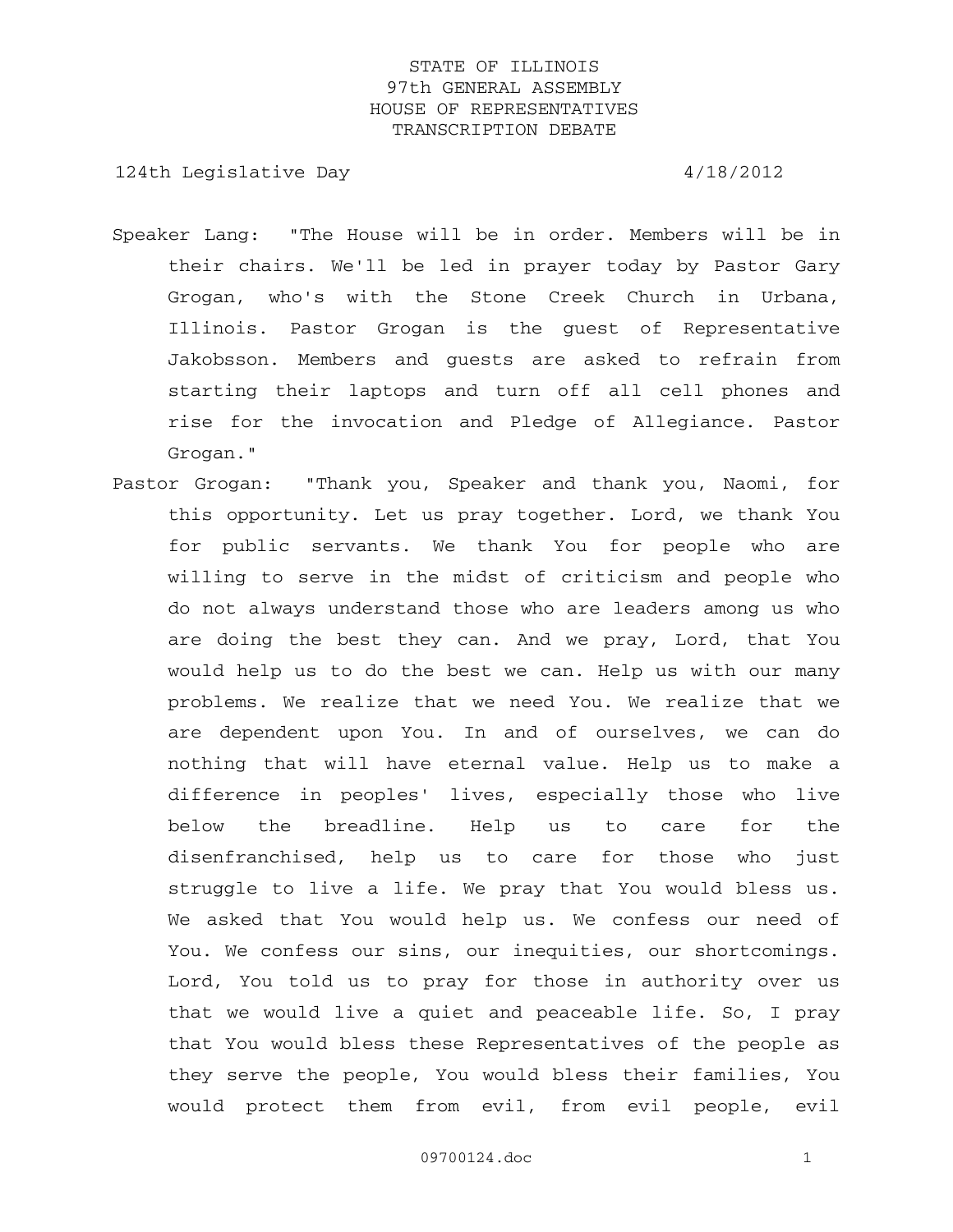124th Legislative Day 4/18/2012

influence that would try to cause them or their family members harm. We pray for those today who are perhaps not among us because of sicknesses, challenges, health issues, that You administer to them and comfort them and help them. We pray for unity, Lord. You said that when Your people dwell together in unity it is a powerful force. It is like the oil that was poured down upon Aaron and ran down his beard and onto his robe. We pray, Lord, that there would be unity, that things would be accomplished. The things that need to be done would be done for the sake of our state. That our state would be blessed; people would move into our state not out of our state. That we would not deny our problems, but we would deal with our problems. Thank You for good people here today, again, for these public servants. May they be greatly encouraged, may they know that they are respected, honored, and prayed for. We love You, Lord. We pray this in Your name, Amen."

Speaker Lang: "We'll be led in the Pledge today by Representative Halbrook."

- Halbrook et al: "I pledge allegiance to the flag of the United States of America and to the republic for which it stands, one nation under God, indivisible, with liberty and justice for all."
- Speaker Lang: "Roll Call for Attendance. Representative Currie."
- Currie: "Thank you, Speaker. Please let the record reflect the excused absence of Representative Lyons."

Speaker Lang: "Mr. Bost, in a new location."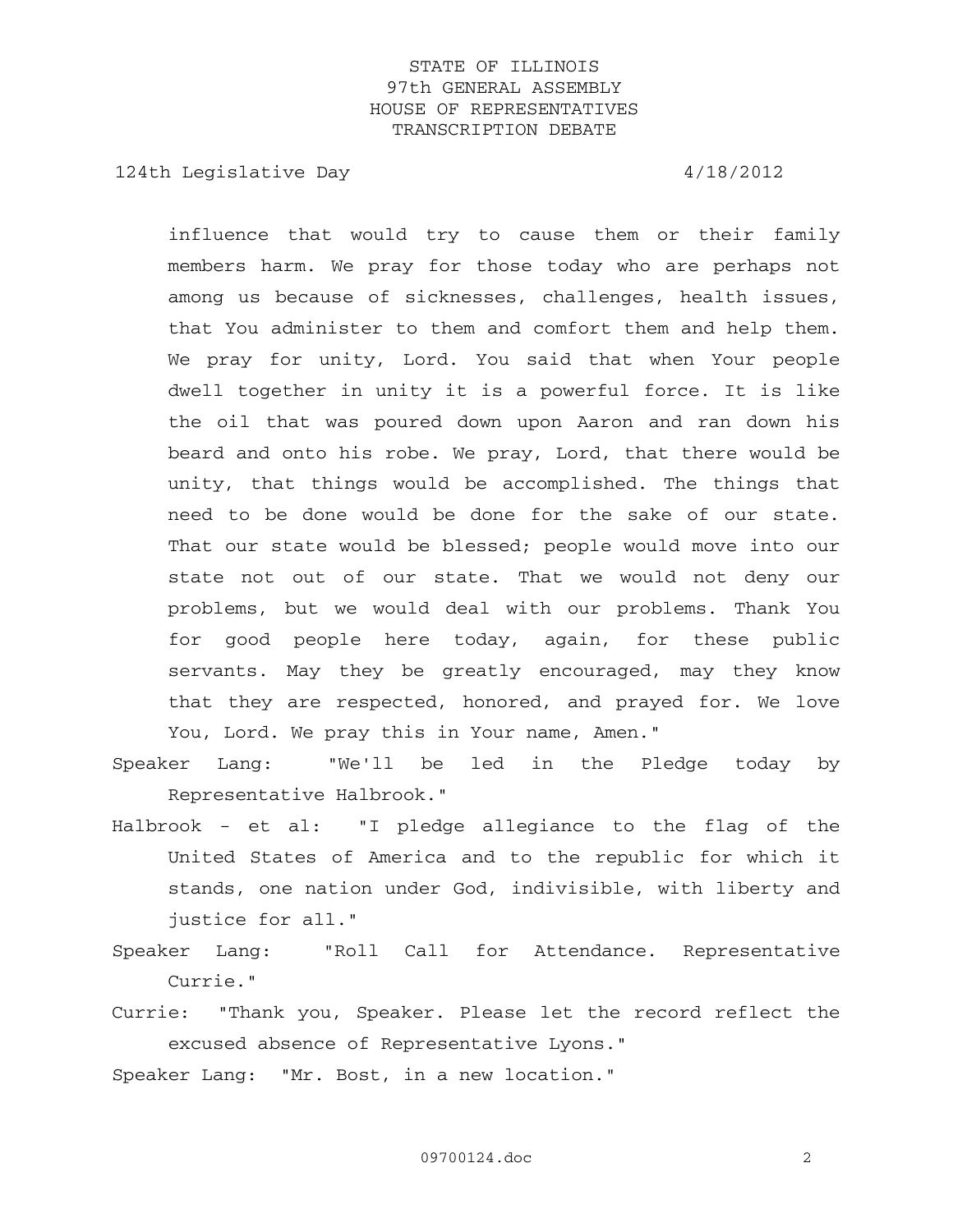124th Legislative Day  $4/18/2012$ 

- Bost: "Why, yes, Mr. Speaker. When Representative Lyons was in the Chair, he had trouble finding me yesterday, too, but yes, I'm in a new location. And on the Republican side of the aisle, Representative McAuliffe, Sommer, and Tryon are excused today."
- Speaker Lang: "Thank you. Will this change your outlook on anything now that you're up closer?"
- Bost: "I'm looking for a new… new positive attitude. How about that?"
- Speaker Lang: "We are too, Sir."
- Bost: "Okay."
- Speaker Lang: "Mr. Clerk, please take the record. 113 Members being present, the House is ready to do the work of the people. The Chair recognizes Mr. Beiser."
- Beiser: "Thank you, Mr. Chair. I rise for a point of personal privilege, two of them."

Speaker Lang: "Please… please state both points, Sir."

Beiser: "First of all, I'd like to welcome to Springfield 10 members of Marquette Catholic High School, my high school that I graduated from. They are here representing… they are students that are against destructive decisions and their peer leaders. Like I said, they're from Alton, Illinois, my hometown. They are the 2011 and 2012 Operation Teen Safe Driving first place winning campaign that's sponsored by IDOT, Ford and Allstate. And they… they are here advocating and as they do in our communities about prevention. Prevention's the key to preventing youth and adults from making bad choices. I want to welcome to Springfield…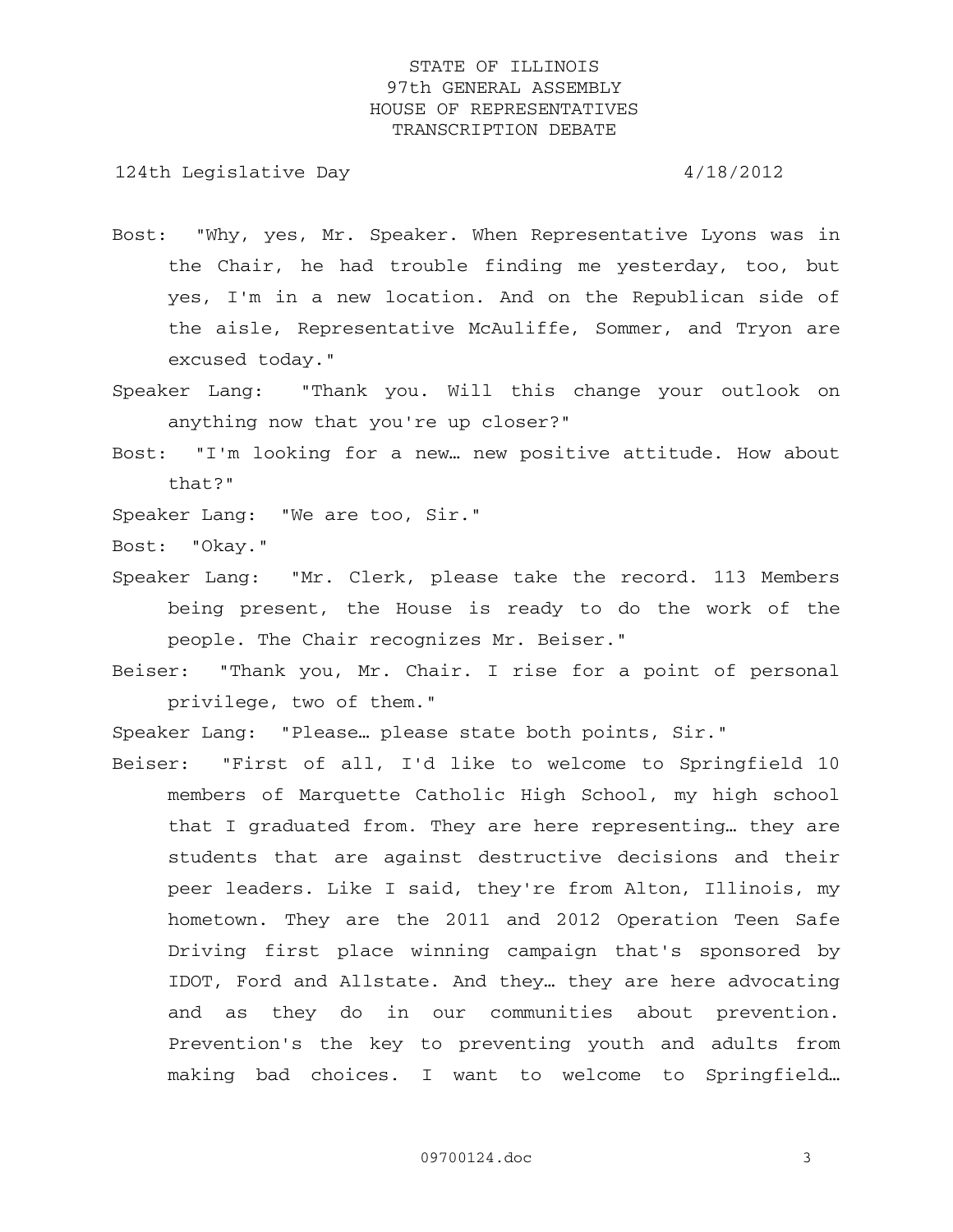124th Legislative Day  $4/18/2012$ 

welcome to Springfield and thank them for their help with these prevention causes. Thanks very much for being here." Speaker Lang: "Welcome to Springfield. Glad to have you here.

Please proceed, Mr. Beiser."

Beiser: "In… on a more serious note, I'm not… not the prevention and everything. I'm very much glad to have them here, but on a… on a note that I want this Body to take leave of and pay attention to. On March 30, we passed a Resolution, House Resolution 826 and this Resolution was brought to me by a group of fifth graders from Columbus School in Evansville, as a result of a… the remembrance that we had in the St. Louis area on… for honoring the men and women who have served in Iraq and Afghanistan. And what this Resolution did, by this Body, it says that today, April 18, we commemorate as Iraq and Afghanistan Veterans Remembrance Day in the State of Illinois as a way of remembering the men and women from Illinois who bravely served in those wars and unfortunately those who some have lost their lives. So, I want to thank the fifth graders from Columbus Elementary School in Evansville, their teacher Matt Maddox and I would like also to say as one member of all the members of Illinois that have served and some of our own Members here in this Body, thank you from the bottom of our hearts for protecting our freedoms and for serving our country. Thank you, Mr. Speaker."

Speaker Lang: "Thank you, Mr. Beiser. The Chair recognizes Representative Currie for a Motion."

Currie: "Thank you, Speaker. I move to suspend the posting requirements so that HR849 may be heard."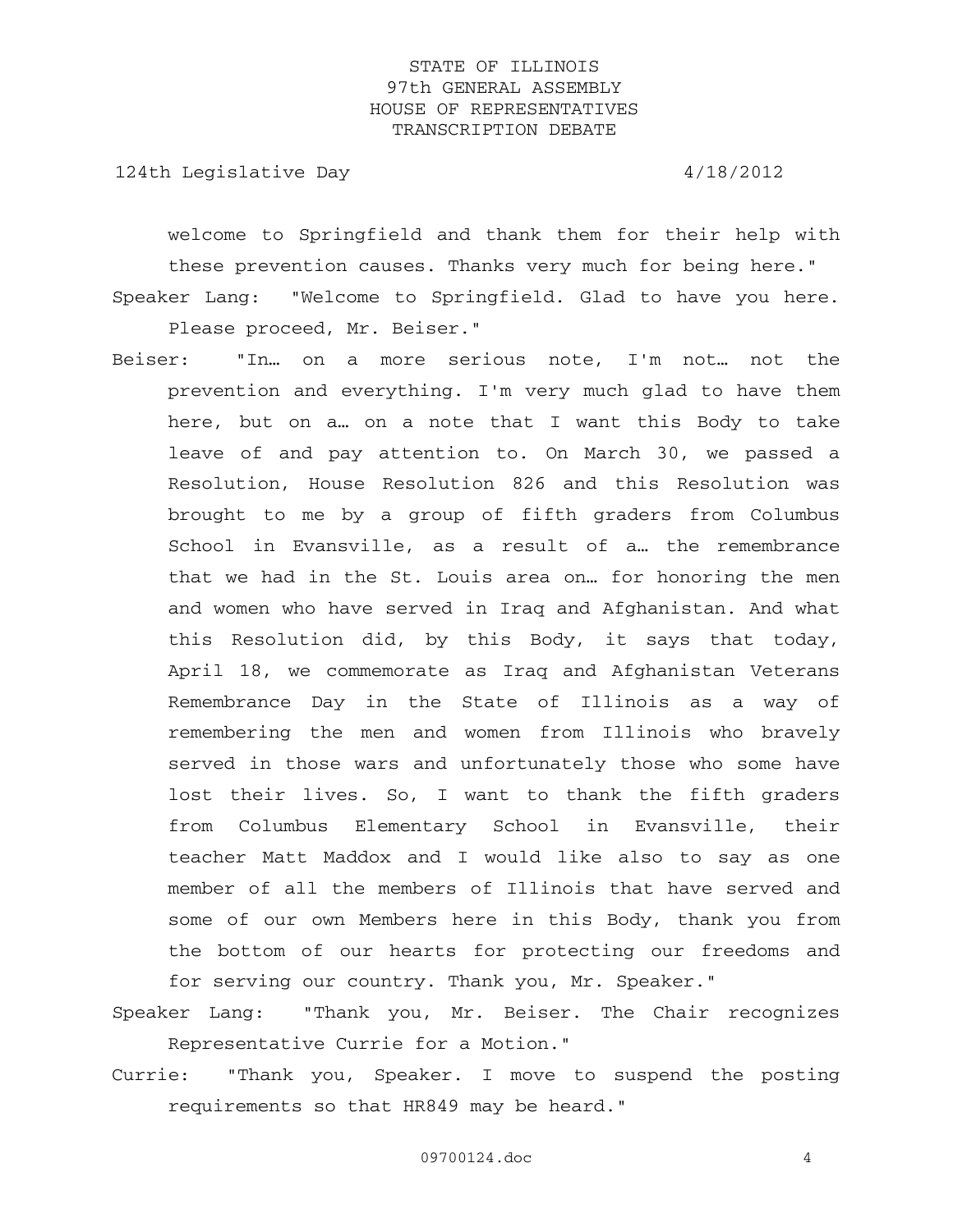124th Legislative Day 4/18/2012

- Speaker Lang: "Those in favor of the Lady's Motion say 'yes'; opposed 'no'. The 'ayes' have it. The Motion is adopted. Under Agreed Resolutions, on page 6 of the Calendar, appears House Resolution 931, Representative Hatcher. Please give Representative Hatcher your attention. Ladies and Gentlemen, please. Please proceed, Representative."
- Hatcher: "Thank you. Ladies and Gentlemen, if we could stand in observance, House Resolution 931 attends to Christopher Patterson. And while there are many words that will tell you the official duties that Christopher did in honor of the United States and Illinois, the fact is, Christopher Patterson was a son and a grandson like all of us have in our communities. Christopher Patterson was a musician that became a soldier. He was a young man who didn't have to deploy, but he did just to help his fellow trainees. And he quickly became the Radar O'Reilly of his troop. He could fix anything, but it was no surprise. His versatile talents had led his young and talented life to many vocations and he thought about being a chef and he thought about being a chaplain, but in the end, music won his heart. He learned to love music at Aurora West High and like many youngsters, he traveled to Valparaiso and joined the ROTC to play for college. There are many endearing traits that his family relives every day. Chris was famous for his walk and if you can imagine a blend between John Wayne and John Travolta. He loved stuffed animals and had a favorite teddy bear by his side on that fateful day when his mine resistant ambush protected vehicle shattered around him. He was a natural character builder. Chris was part of the team that cleared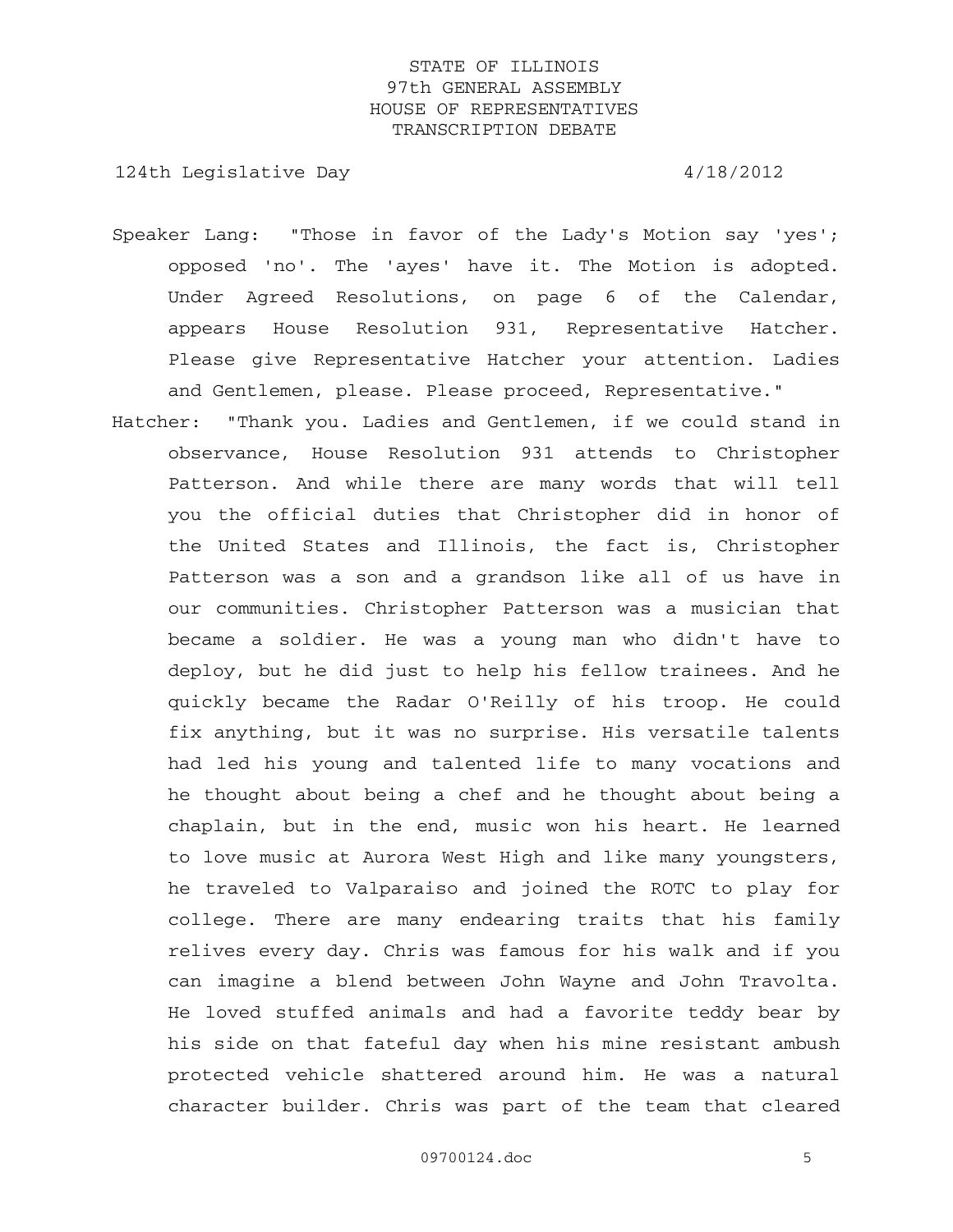124th Legislative Day  $4/18/2012$ 

the roadways for troops and villagers to travel. And a light in the day, he instituted chocolate muffin breaks for his teammates every morning at 10 a.m. It was chocolate muffin time when he and three friends hit the trip pad that took their lives. Chris was strong in his faith and many young men and women have stepped forward to tell the story about how this young man changed their lives through his quiet ministry. What greater legacy could any of us leave? What do you say to a family that journeys to Springfield to honor their son's sacrifice following his 21st birthday? You say thank you; you say well done; you say your state and your nation will never forget Chris's commitment to his God and his country and his music. And I would ask you to honor his family who stands behind us, the Patterson family."

Speaker Lang: "Thank you, Representative. David Harris."

Harris, D.: "Thank you, Mr. Speaker. Ladies and Gentlemen of the House, I'd like to take just a moment to say a few words about Christopher, a service member, a young man that I never met, but the one clear distinguishing characteristic that he had that stands out in my mind is that he was a guardsman. And what does that mean? Now, he wasn't a member of the Illinois National Guard; he was a member of the Indiana National Guard, but he was a guardsman. He served his state, he served his country and as Representative Hatcher just said, when the call came to deploy, he did not hesitate, he did not shirk his duty, he went. And I want to tell you a little story. When I mobilized thousands of Illinois National Guardsmen to serve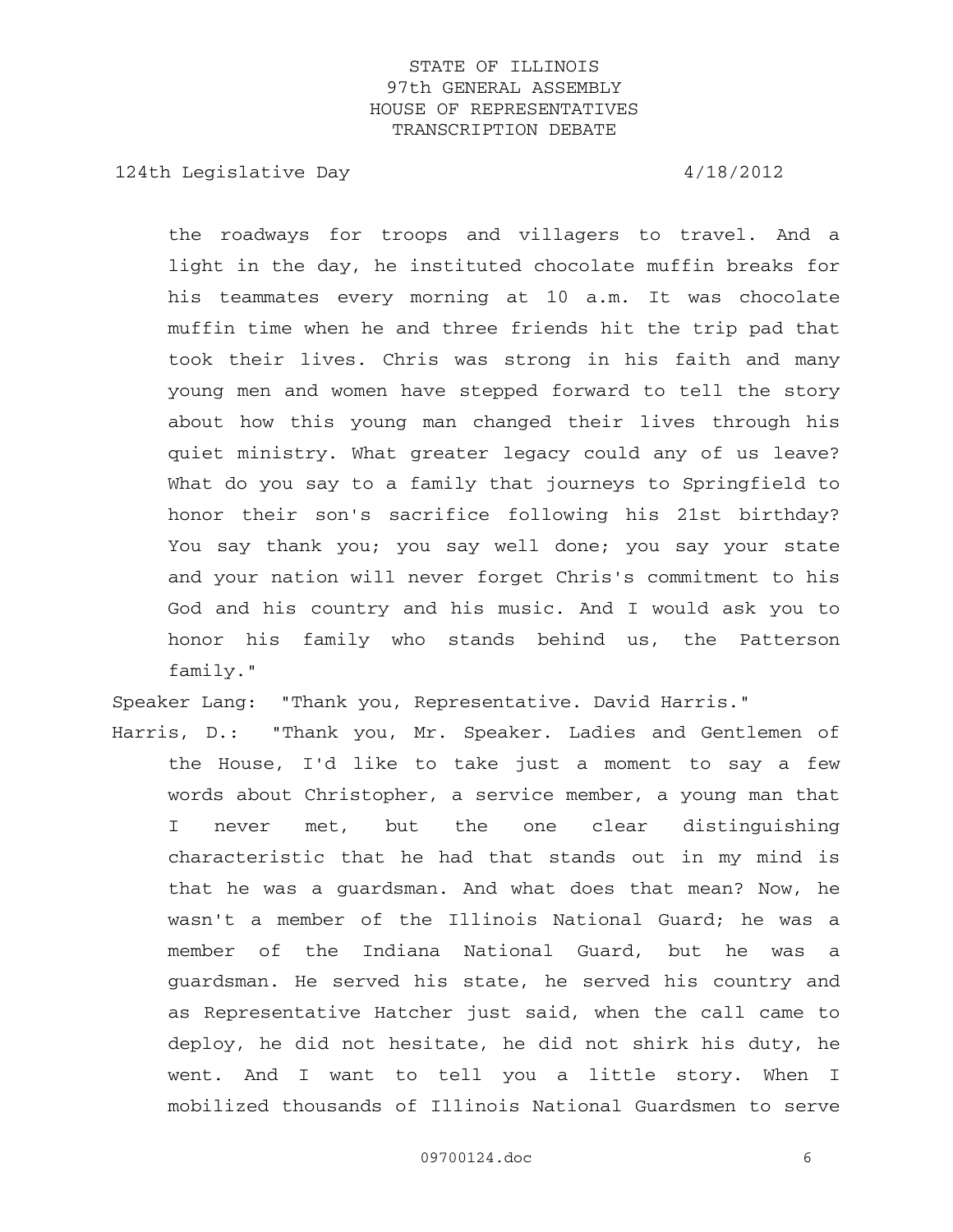124th Legislative Day 4/18/2012

in Iraq, many of them were college students who, because of the screwups in Washington, D.C., got the message on Friday afternoon that they had to be at their mobilization station Monday morning. These are students in college; they were guardsmen. Many of them could have asked for, not a deferment, but could have delayed it. But of the thousands, only eight, for very personal reasons, said I cannot deploy. The headline that I read when this fine soldier lost his life was that he wanted to serve and he paid the ultimate sacrifice in serving. He was a guardsman. We should all be proud of that. His family has suffered a great loss. I'm glad that we were able to recognize him here on the House Floor. May he rest in peace."

- Speaker Lang: "To honor Christopher's memory, a moment of silence. Representative Hatcher now moves for the adoption of the Resolution. Those in favor say 'yes'; opposed 'no'. The 'ayes' have it. And the Resolution is adopted. Mr. Moffitt."
- Moffitt: "Thank you very much, Mr. Speaker. And unrelated, but thank the Body for that recognition that just took place. What I'd like to do is take a moment, if you would, we have up in the gallery twenty-two 4-H members from the Illinois 4-H Youth Leadership Team and the Speaking for Illinois 4-H program. They're visiting Members of the House and Senate. These youth repre… are from 12 different counties throughout the state, but are representing almost 200 thousand 4-H participants from all 102 counties. Accompanying these youth are Bill Million and Deb Stocker, extension specialists from the state 4-H office. Would they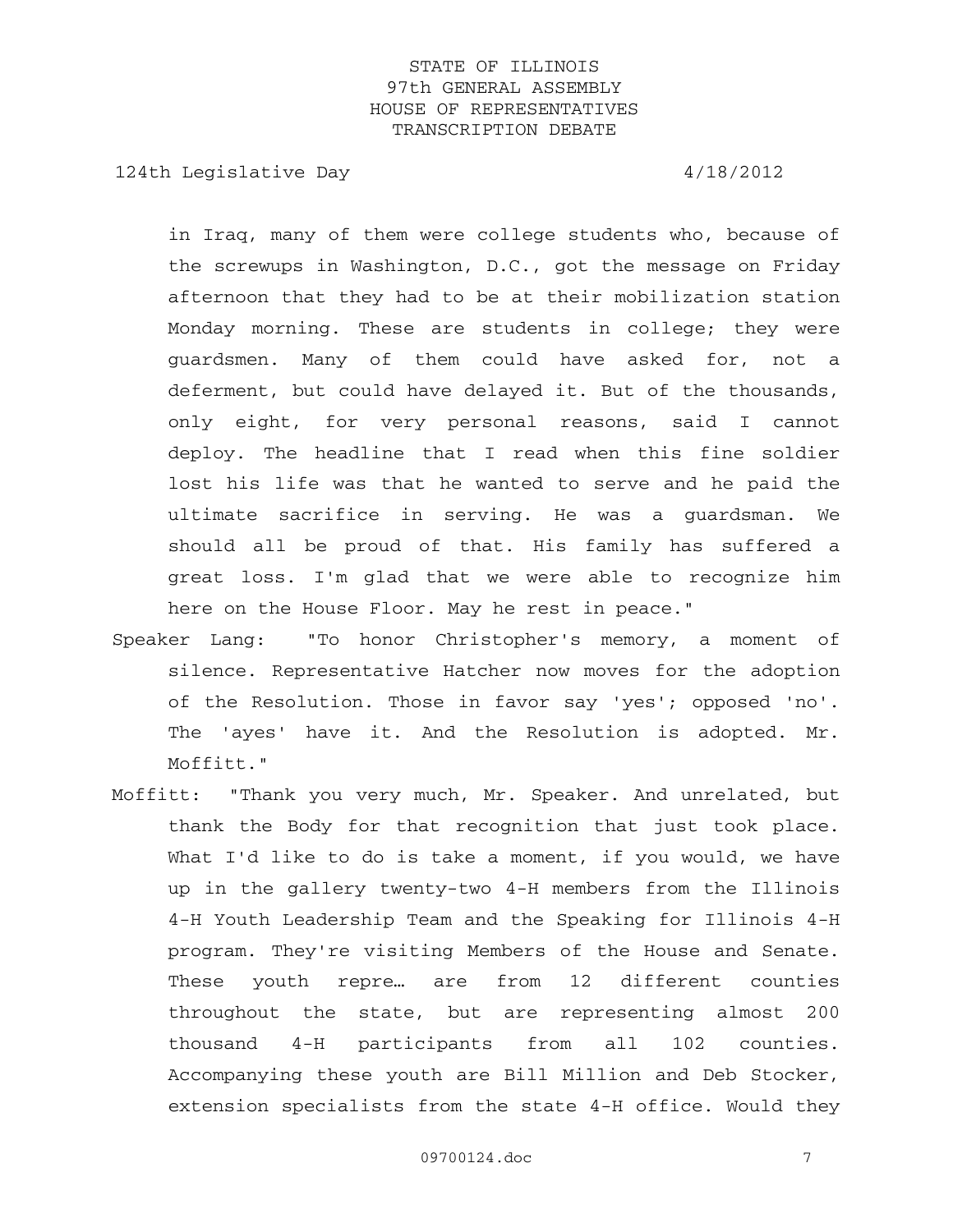124th Legislative Day 4/18/2012

please stand and could we give them a welcome to Springfield, the 4-H members."

- Speaker Lang: "Welcome to Springfield. Mr. Schmitz. Mr. Schmitz, your light was on. Do you still wish to speak? Don't hurt yourself, Sir, take your time."
- Schmitz: "Thank you, Speaker. I did have my light on. I shut it off for the honor of the… this soldier, but if the Speaker would allow, I do have a point of personal privilege. Mr. Speaker, Ladies and Gentlemen of the House, also, and to follow Representative Beiser's statement a minute ago, I, too, have some students here regarding the Operation Teen Safe Driving program from Dundee-Crown High School and I see them up there in the gallery. So, if the House could please give them a warm welcome. These young men and women from this high school are working hard with their other students, not only in their school but in their neighboring schools, promoting safe driving for our teens which is good for all of us. So, I thank them for their work and their dedication and please give them a round of applause. You see them up over the gallery."
- Speaker Lang: "Thank you very much. The Chair recognizes Mr. Dunkin."
- Dunkin: "Thank you, Mr. Speaker. A point of personal privilege."

Speaker Lang: "Please state your point, Sir."

Dunkin: "Today, Ladies and Gentlemen, right to this section over here. Stand on up. We have the trustee Jim Lee, we have trustee and former State Representative Bob Biggins in the audience and we have the President Sharon Hahs… Dr.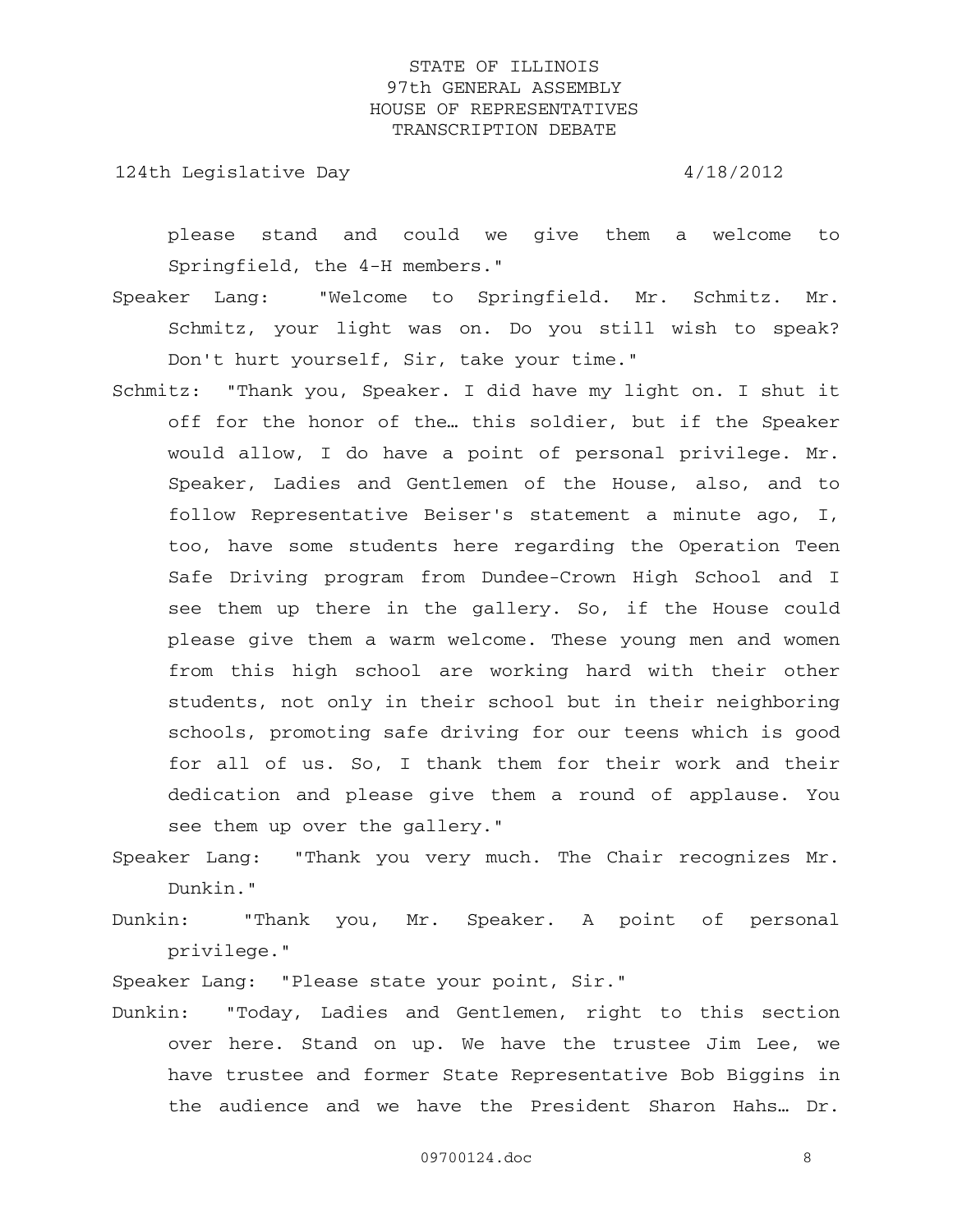124th Legislative Day 4/18/2012

Sharon Hahs from Northeastern Illinois University. Welcome to our House of Representatives. Thank you all. Let's give them a round of applause."

- Speaker Lang: "Thank you. Welcome to Springfield, especially Mr. Biggins. It's good to see you, Sir. Representative Howard."
- Howard: "Yes. Thank you very much, Mr. Speaker. We have a number of very special people who have come to visit us today and two of those represent the Illinois Drug Education Alliance. Please help me welcome Kay Horsch who is from Champaign and Scott Horsch who is from Representative Pritchard's district. Representative Pritchard is not in the room, so I said that I would recognize them. Please welcome them to Springfield."
- Speaker Lang: "Welcome and thank you for being here. Speaker Madigan in the Chair."
- Speaker Madigan: "Ladies and Gentlemen, if everyone could please take their seat. If the staff would retire to the rear of the chamber, we have a special guest today. All right, Ladies and Gentlemen, today we're very honored to have with us the Counsel General from Australia to Chicago in the Midwest Region. The Honorable Roger Price is a former Australian parliamentarian. He was elected as a member of the Australian House of Representatives in the 1984 election for the Australian Labor Party until his retirement at the 2010 Federal Election. He has been a member of numerous standing committees and oversees parliamentary delegations including the Joint Foreign Affairs Defense and Trade Committee from May of 1993 to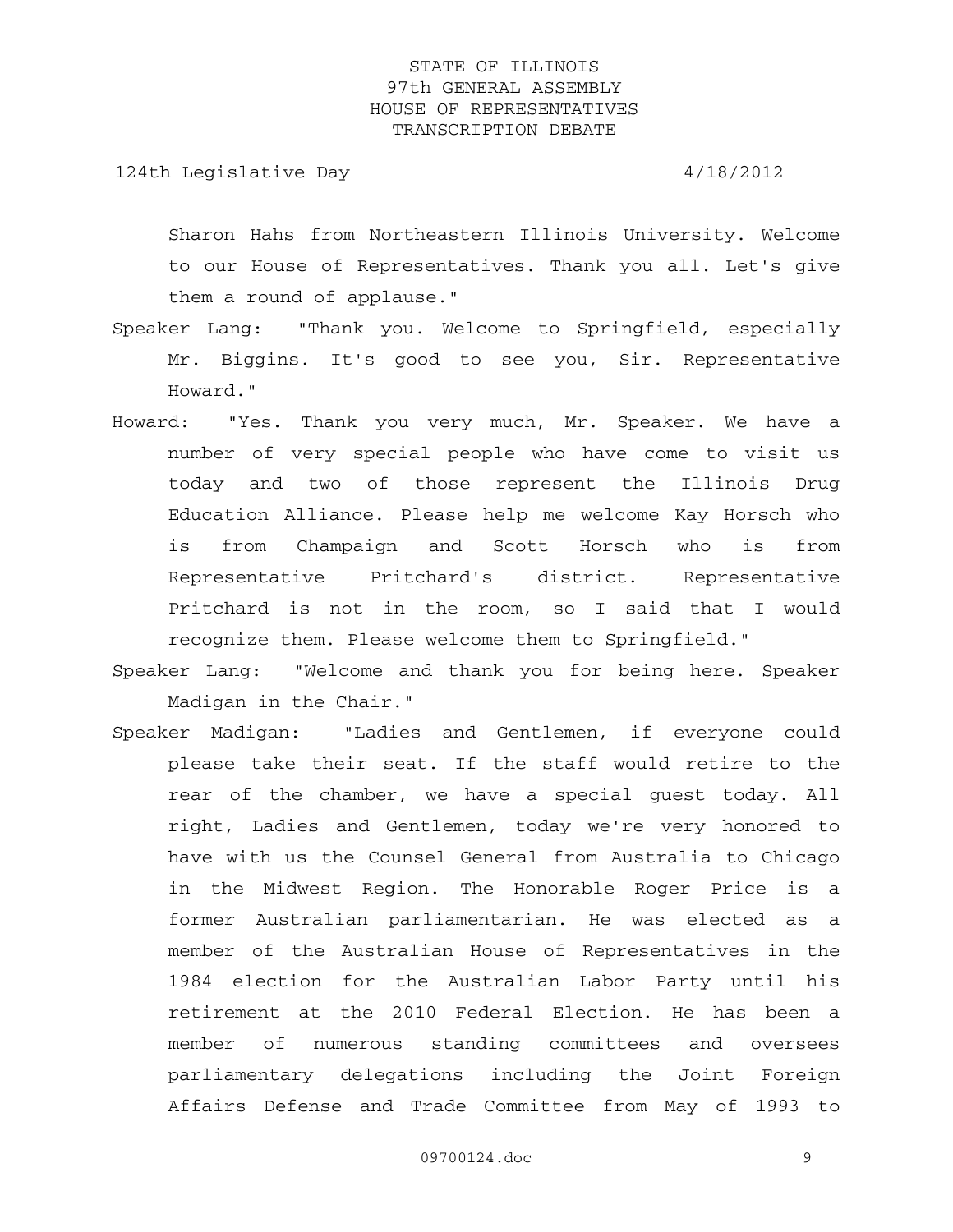124th Legislative Day 4/18/2012

August of 2004. He chaired this committee from June of 1995 to January of 1996. Mr. Price served as Parliamentary Secretary to Prime Minister Hawke and later to Defense for… to the Minister for Defense Ray. He served as Chief Opposition Whip and following the 2007 election, Chief Government Whip. Mr. Price was educated at the New South Wales Institute of Technology, now the University of Technology, Sydney and was recently awarded an honorary Doctor of Law… Doctor of Letters by the University of Western Sydney. He was an alderman on the Blacktown City Council from 1981 'til 1987, served as Deputy Mayor in 1984 and '85. Prior to entering Parliament, he was employed by Telstra as an account manager. He is married and has four adult children and his wife Robyn has joined us today. So, let me give you, with great pleasure and distinction, the Consul General from Australia, Mr. Roger Price."

Consul General Price: "Speaker Madigan, Leaders Currie and Cross, Honorable Members of the House, thank you for the honor and privilege of addressing you here today. Last weekend I had the good fortune to be in Washington, D.C. Like countless Americans and international visitors, I was overawed by the grandeur of the Lincoln Memorial. I also saw the memorial for the fallen soldiers of World War II in the Atlantic and Pacific as well as seeing the iconic memorial of soldiers raising the pac… raising the flag, the American flag, at Iwo Jima. I was disappointed not to be able to see the Korean and Vietnam Memorials although I had seen the latter in a documentary. The United States of America and Australia have spilled blood together in every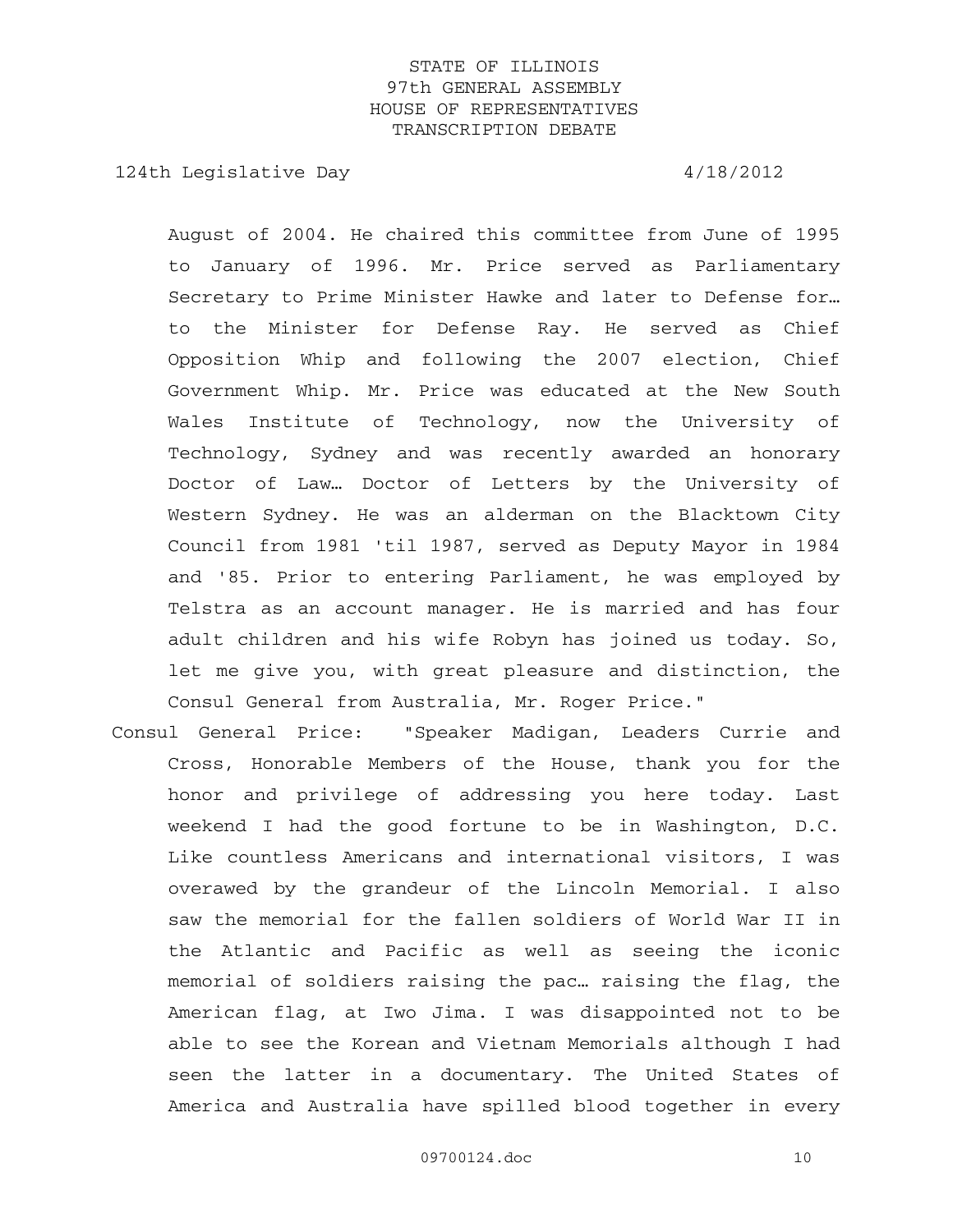124th Legislative Day 4/18/2012

single conflict, significant conflict in the last century and we continue to do so today. It was after the fall of Singapore in World War II that Australia turned to the United States thus beginning a deep and abiding partnership which was cemented 10 years later in the ANZUS Treaty. Last year saw the 60th anniversary of that very treaty. In March 2011, the Prime Minister Gillard was accorded the honor of addressing a joint sitting of the Congress. This was then followed in November by a visit to Australia by President Obama where he enjoyed a rapturous welcome and used the Australian vernacular like a real pro. During President's visit, new initiatives were announced about stationing U.S. Marines in Darwin in the north of Australia and increase exercises between the United States and the Australian Air Forces. Our strategic military alliance has not stagnated in the last century and continues to grow and develop in the new century to meet ever-changing international demands. As Prime Minister Gillard said, America has a true friend and an ally down under. The United States is Australia's most important economic partner when goods and services and investments are combined. Total American investment in Australia is \$550 billion and total Australian investment in America is \$410 billion. The United States is Australia's number one destination for investment, notwithstanding our trade with Asia. Australia's investment in the U.S. has further potential for growth through the ballooning of Australian retirement savings funds currently standing at \$1.2 trillion and estimated to increase to \$5 trillion in a decade not all of

09700124.doc 11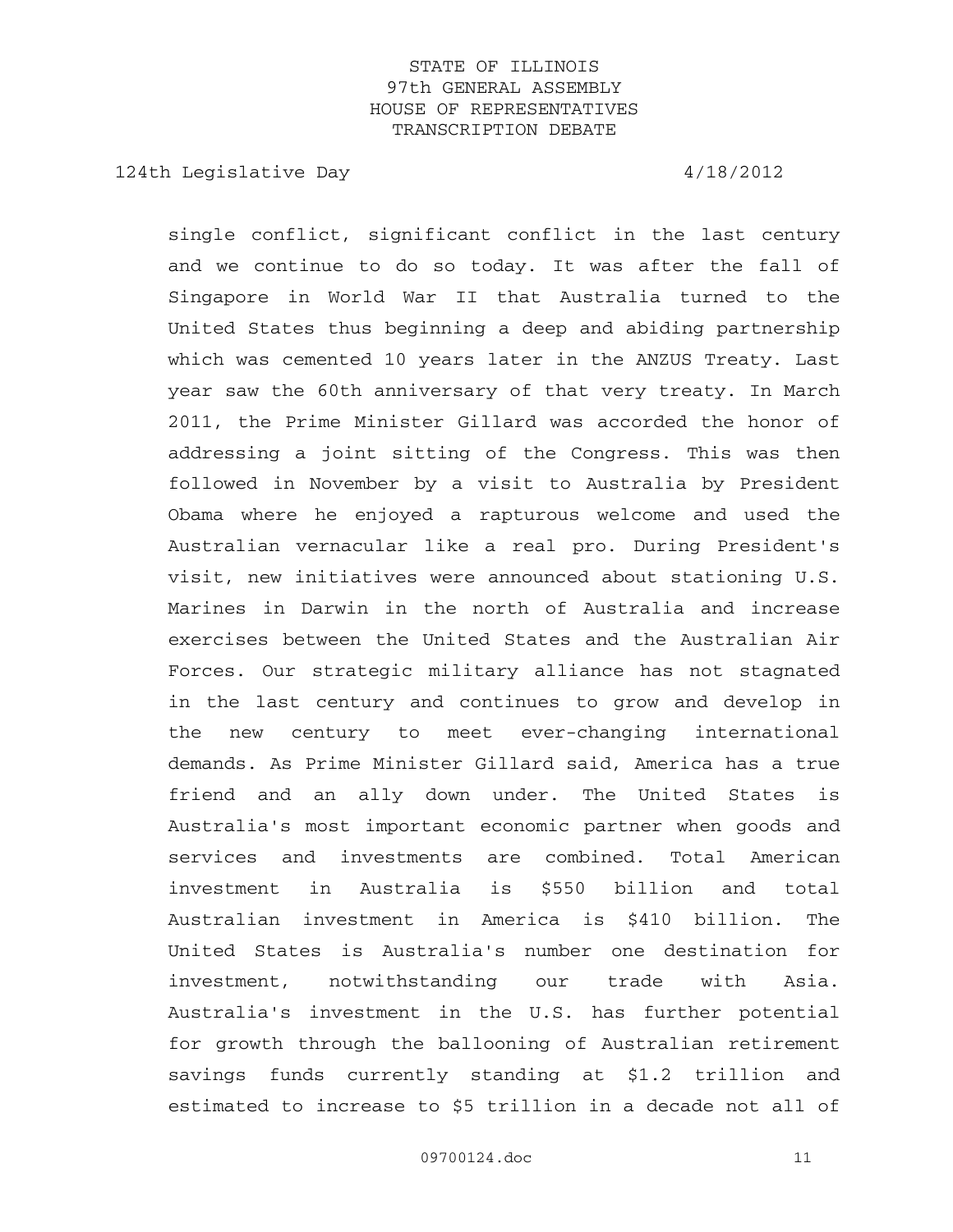124th Legislative Day 4/18/2012

which can be invested in Australia. The Australia-U.S. Free Trade Agreement, now entering its eighth year of operation, has facilitated significant increases in trade between our two countries. The U.S. Ambassador to Australia, the Honorable Jeffrey Bleich, was recently in Chicago promoting Opportunity Australia seeking to encourage more Illinois companies to export to Australia. He said exporting to Australia was like exporting to Asia on training wheels. I couldn't have said it better. It's an accurate reflection of Australia's unique geographical and economic position, its proximity to in established trade links with China, Japan, Korea, Thailand and India. Closer to home, the mighty sovereign State of Illinois and Australia share many common economic and trade interests. In 2011, Illinois exports to Australia totaled over three and a half billion dollars, a billion dollars greater than your exports to Brazil. Australia was Illinois's fourth-largest export market after Canada, Mexico and China. In the last deca… the last decade reconfirms this growth as Illinois has increased exports to Australia by nearly 150 percent since 2005. Further… furthermore, two of Illinois's biggest exporters to Australia, Caterpillar and John Deere was targeted by Governor Quinn in his State of the State address in February for their export growth. This highlights that opportunities exist for Illinois's businesses, small and large, to engage in exports to Australia and demonstrates Australia is a sound export market for them. I would be remiss if I didn't point out that one of Frank Lloyd Wright's protégés, Walter Burley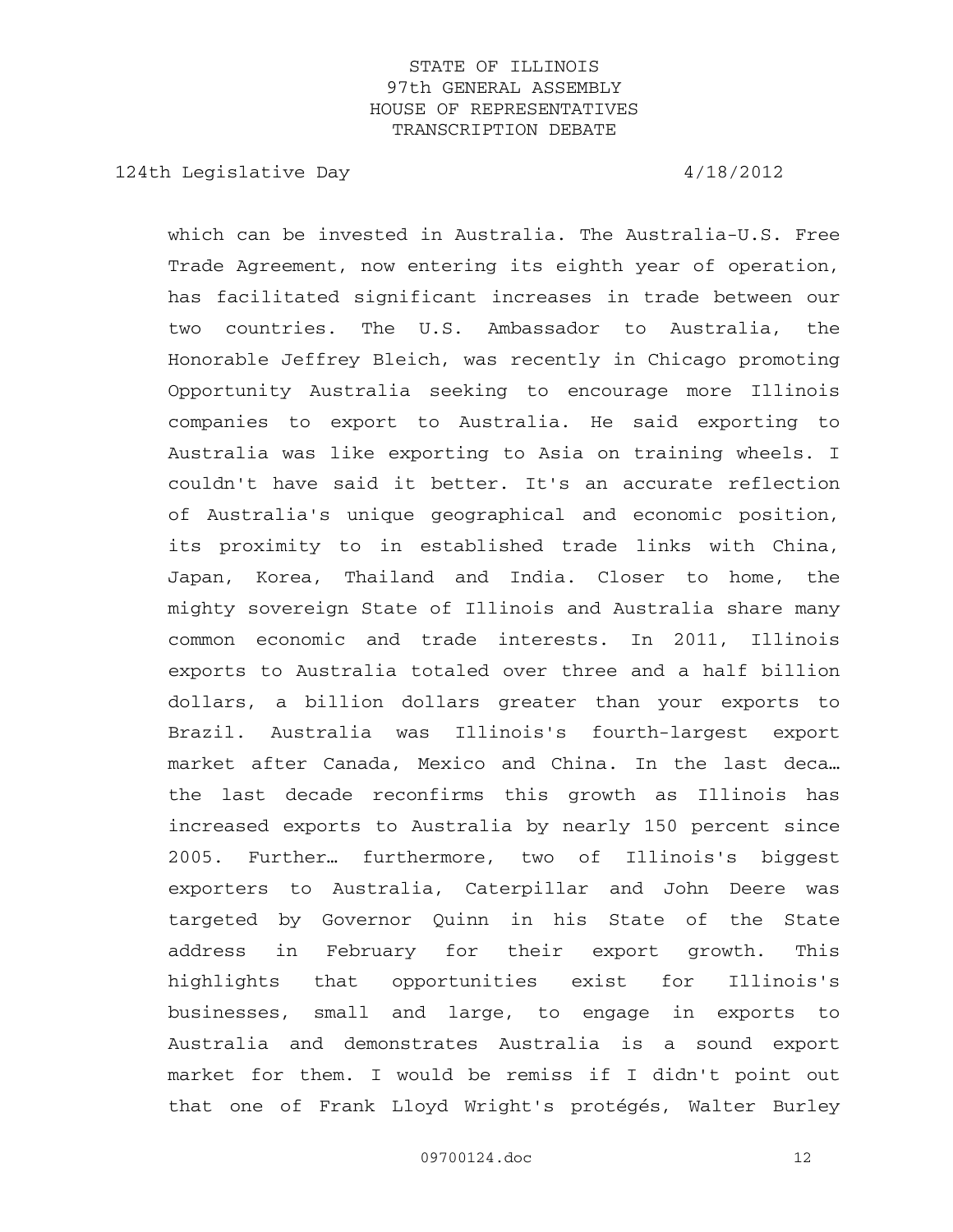124th Legislative Day 4/18/2012

Griffin also from Chicago, was the designer of Australia's national capital, Canberra. The Australian Capital Territories only lake is named after him, but I don't want to mislead you. It is a mere pinprick compared to Lake Michigan. And as strong as our military and economic and cultural ties are and our shared values, it's always good to anchor our ties to the future. In my opinion, there is no better way than by encouraging youths to visit, promoting student exchanges and research collaboration. I hope to make this a focus of my time here in Illinois and the greater Midwest. I'm pleased to say that I have started this process and can report some progress. As a lapsed Legislator, I appreciate more than most the challenges and difficult decisions confronting you all, the Legislators in the Land of Lincoln. I wish you well in your deliberations and your service to the good people of the State of Illinois and I thank you deeply."

Speaker Madigan: "Mr. Price will be down in the well for those who… those of you who wish to come up and greet him at this time. And Mr. Lang is in the Chair."

Speaker Lang: "Mr. Clerk, Committee Reports."

Clerk Hollman: "Committee Reports. Representative Monique Davis, Chairperson from the Committee on Insurance reports the following committee action taken on April 17, 2012: do pass Short Debate is Senate Bill 3242. Representative Phelps, Chairperson from the Committee on Financial Institutions reports the following committee action taken on April 17, 2012: do pass Short Debate is Senate Bill 3217. Representative Jackson, Chairperson from the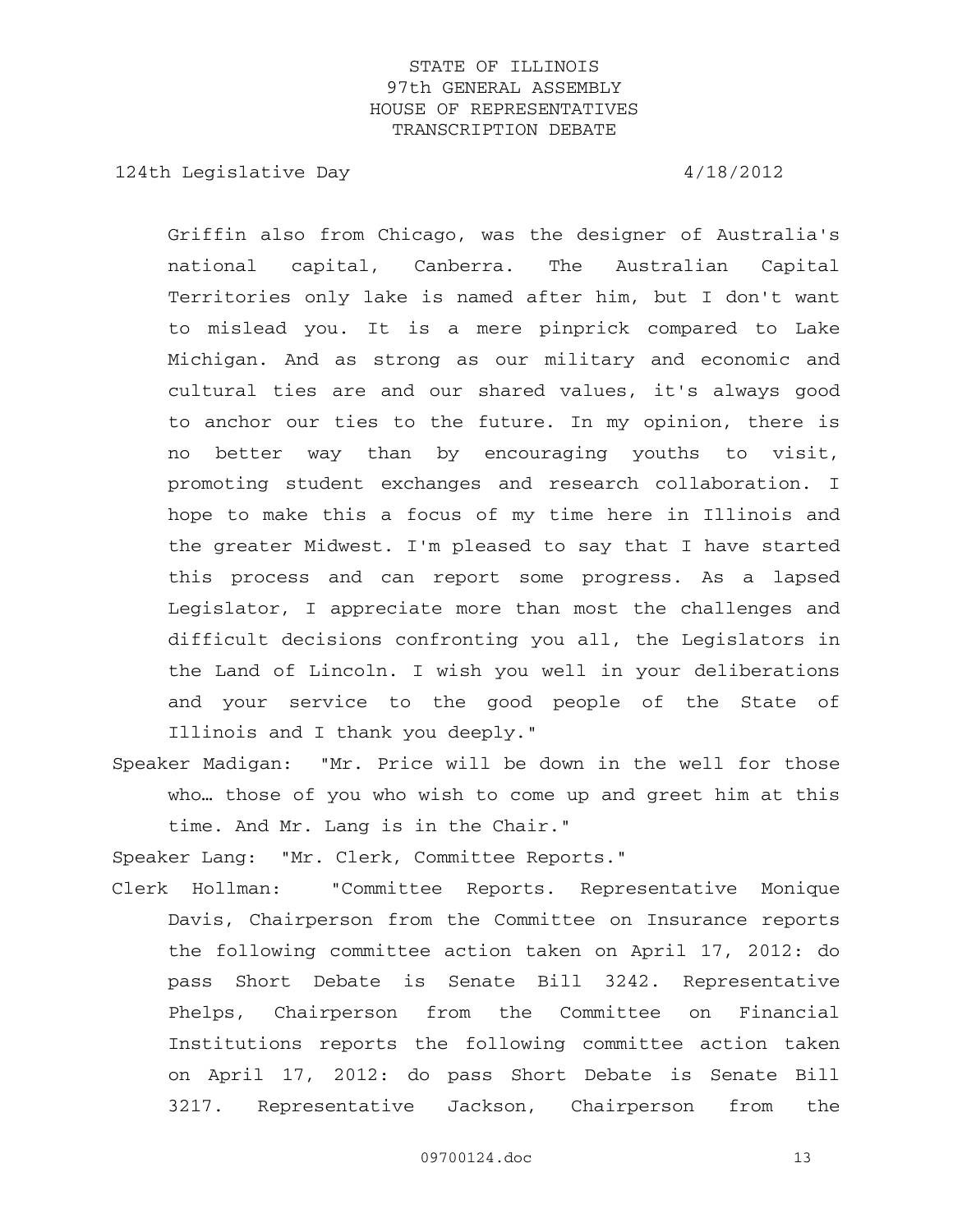124th Legislative Day 4/18/2012

Committee on Armed Forces & Military Affairs reports the following committee action taken on April 17, 2012: do pass Short Debate is Senate Bill 3670, Senate Bill 3671. Representative Chapa LaVia, Chairperson from the Committee on Elementary & Secondary Education reports the following committee action taken on April 18, 2012: do pass Short Debate is Senate Bill 2850, Senate Bill 3393; recommends be adopted is Senate Joint Resolution 61. Representative Greg Harris, Chairperson from the Committee on Human Services reports the following committee action taken on April 18, 2012: do pass Short Debate is Senate Bill 680, Senate Bill 2574, Senate Bill 2818, Senate Bill 2820. Representative Nekritz, Chairperson from the Committee on Judiciary I-Civil Law reports the following committee action taken on April 18, 2012: do pass Short Debate is Senate Bill 2492, Senate Bill 2536, Senate Bill 2849. Representative D'Amico, Chairperson from the Committee on Transportation: Vehicles & Safety reports the following committee action taken on April 18, 2012: do pass Short Debate is Senate Bill 2488, Senate Bill 2528, Senate Bill 3409, Senate Bill 3487. Introduction of Resolutions. House Resolution 936, offered by Representative Mautino. And House Joint Resolution 79, offered by Representative Dugan. These are referred to the Committee on Rules."

Speaker Lang: "The Chair recognizes Representative Nekritz." Nekritz: "Thank you, Mr. Speaker. Point of personal privilege." Speaker Lang: "Please proceed."

Nekritz: "As many of us know because we've had visits from our librarians, today is Library Day and… at the State Capitol.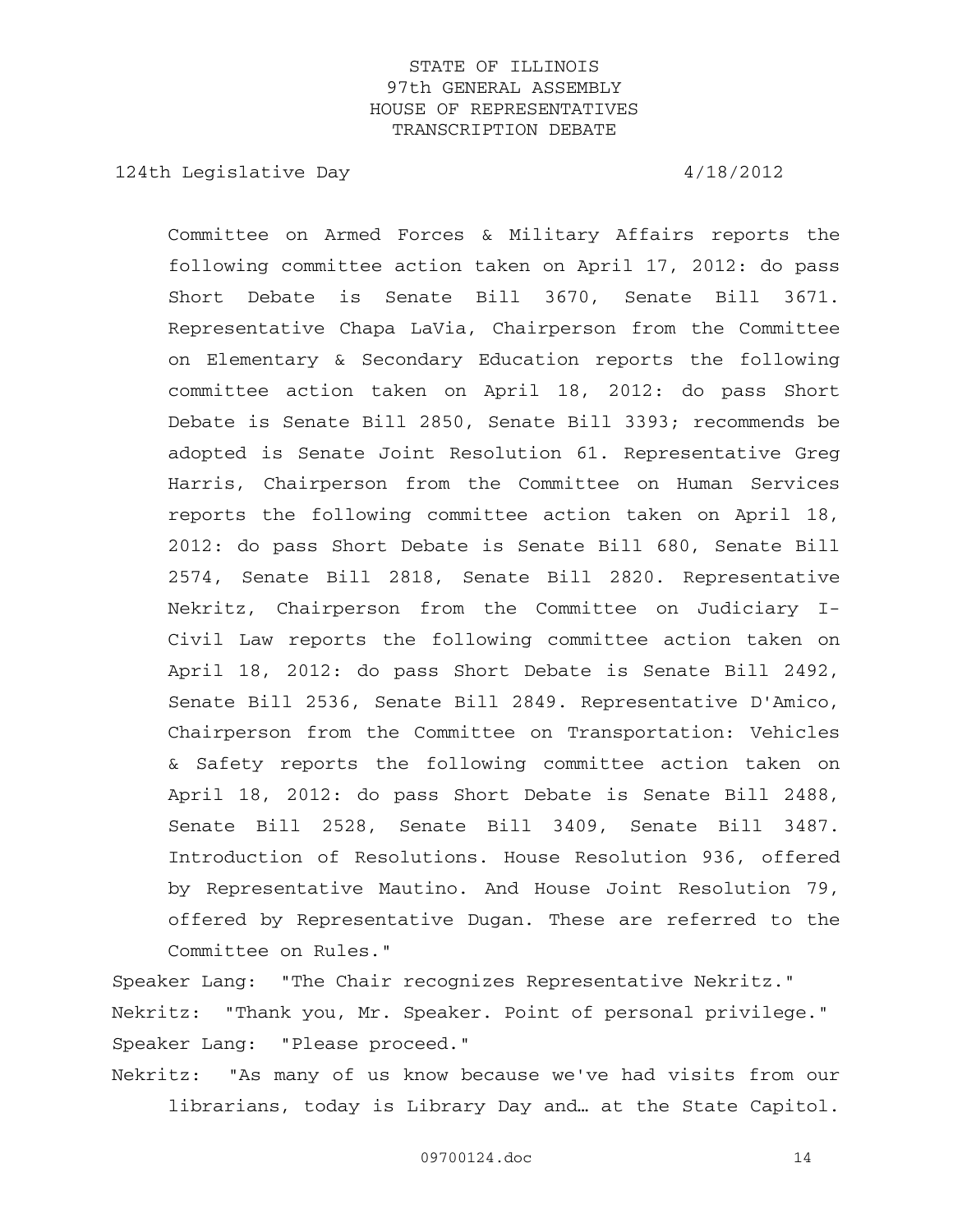124th Legislative Day 4/18/2012

And I am delighted to introduce the executive director of my hometown library from Northbrook, who also is my neighbor so I see him frequently, and that's Chadwick Raymond from Northbrook. Welcome."

- Speaker Lang: "Thank you for joining us today. Representative Sente."
- Sente: "Thank you, Mr. Speaker. As a point of personal privilege I, too, would like to welcome the librarian of youth services from my district, Lisa Marie Smith who is standing with who we were just introduced with and hope you have a wonderful time in Springfield. Welcome."
- Speaker Lang: "Thank you for joining us. House Resolution 942, Mr. Cross. Mr. Cross."
- Cross: "Are you going to read…"
- Speaker Lang: "Excuse me, excuse me."
- Cross: "Are you going to read it."
- Speaker Lang: "Mr. Clerk."
- Cross: "Yeah."
- Speaker Lang: "Mr. Clerk."
- Clerk Bolin: "House Resolution 942, offered by Representative Cross.
	- WHEREAS, The members of the Illinois House of Representatives are pleased to honor Bill Haller for his many achievements; and
	- WHEREAS, Bill Haller was born on February 28, 1935, in Joliet; his father, Frank "The Fox" Haller, worked at the Joliet steel mills and his mother, Julia Haller, was a stay-at-home mom who raised her 3 children; he has one sister, Joyce Ganz, and one brother, Tom (deceased), who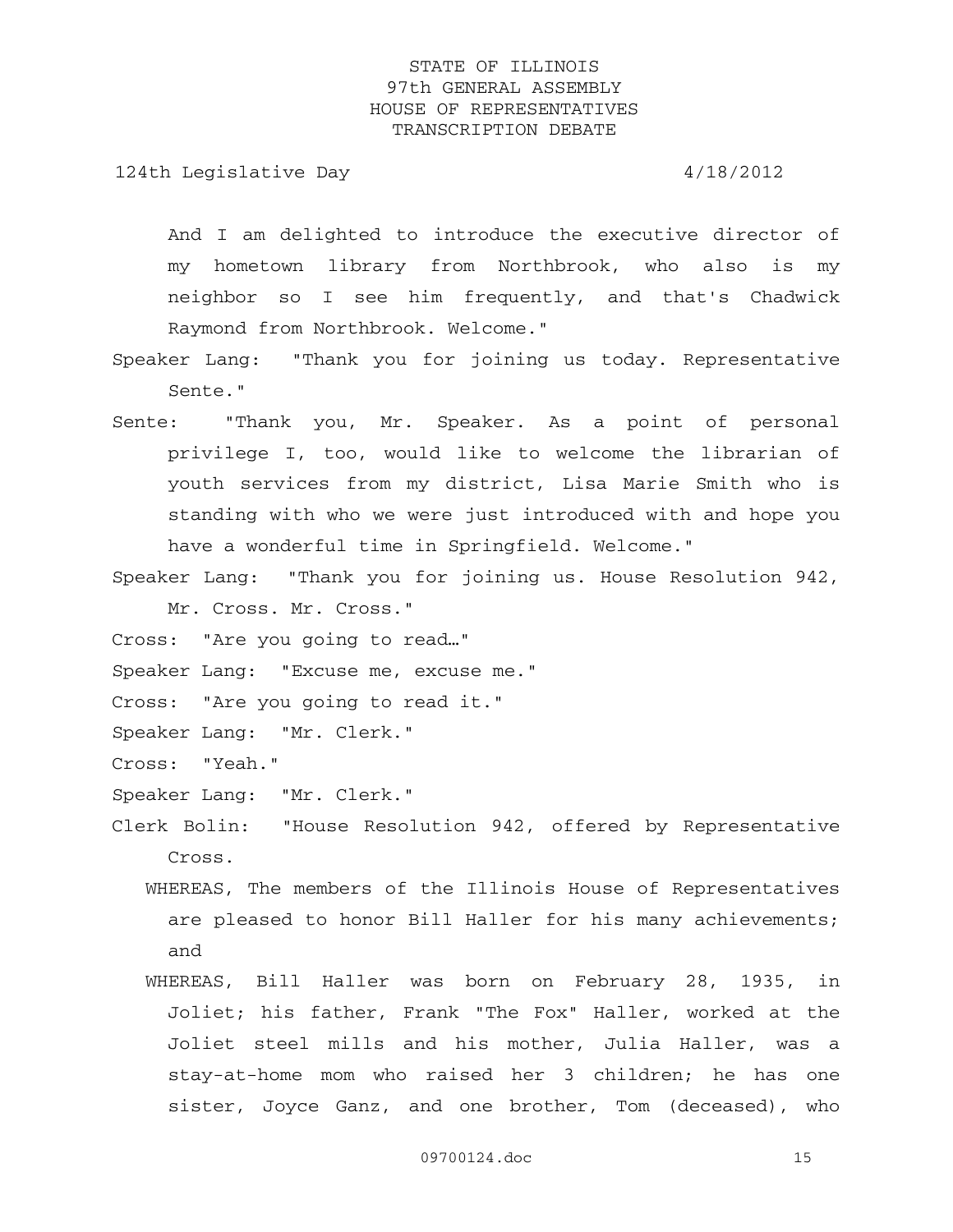124th Legislative Day 4/18/2012

played Major League Baseball and served as the Assistant General Manager of the Chicago White Sox and the General Manager of the San Francisco Giants; and

- WHEREAS, Bill Haller was raised in Fairmont, a blue-collar neighborhood in Will County that is still very dear to his heart; he graduated from Fairmont Grade School and Lockport Township High School (Class of 1953); while in high school, he was a standout 3-sport athlete; in 1955, he graduated from Joliet Junior College; while at college, he excelled in baseball and basketball; he served as captain of the 1955 JJC basketball team, which qualified for the National Junior College Tournament in Hutchinson, Kansas; and
- WHEREAS, Although Bill Haller wore many uniforms throughout his career, the one that made him most proud was the United States Army uniform he wore for 2 years after his enlistment in 1955, including 16 months in Korea; and
- WHEREAS, Bill Haller had a long and distinguished career as a baseball umpire; he began umpiring in 1958 in the Class D Georgia/Florida League of the Minor Leagues; in 1960, he umpired in the Class B Northwest League; in 1961, he was promoted to the Triple A Pacific Coast League; in 1962, he worked the diamond in the International League in Triple A; and
- WHEREAS, Bill Haller began his 20-year career in 1962 as a Major League umpire in the American League; during his umpire career, he worked in 4 World Series (1968, 1972, 1978, and 1981); he also worked in 4 All Star games (1968, 1973, 1975, and 1977) and 4 American League playoff series (1969, 1971, 1975, and 1977); on July 14, 1972, he umpired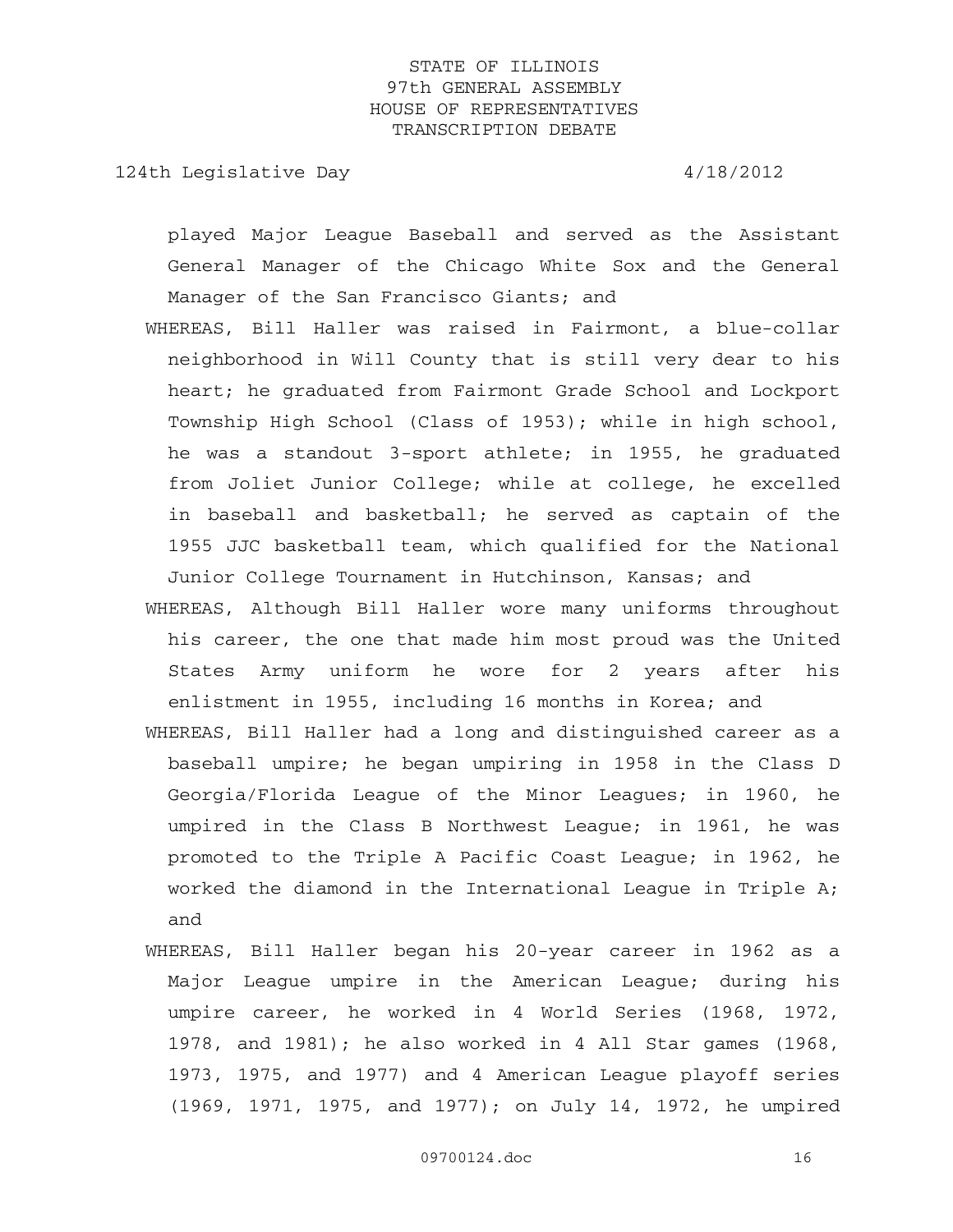124th Legislative Day  $4/18/2012$ 

home plate while his brother, Tom, crouched down in front of him as the catcher for the Detroit Tigers in a game against the Kansas City Royals; this was the first and only brother umpire/catcher combination in any game in Major League history; and

- WHEREAS, Today, Bill Haller is often referred to by baseball writers, broadcasters, and fans as "that legendary Major League umpire"; he was well known in Major League Baseball as a no-nonsense umpire, whose famous verbal confrontations with Baltimore Orioles manager Earl Weaver are now part of the greatest moments of baseball lore; and
- WHEREAS, After his retirement as an umpire, Bill Haller continued working for Major League Baseball as the assistant supervisor of umpires from 1983 to 1985; in 1986, he scouted for the Chicago White Sox; in 1987, he was hired by George Steinbrenner to scout for the New York Yankees; in 1993, he returned to Major League Baseball to initiate its umpire development program, where he remained until his retirement in 1994; and
- WHEREAS, In 2007, Bill Haller was named one of the Lockport Township High School Legends of Basketball from the past 100 years; and
- WHEREAS, Bill Haller and his wife, Sally, are the loving parents of Albert and Jenny and the grandparents of Kelsie, Brooke, Mitchell, Sydney, Jesse, and Joshua; therefore, be it
- RESOLVED, BY THE HOUSE OF REPRESENTATIVES OF THE NINETY-SEVENTH GENERAL ASSEMBLY OF THE STATE OF ILLINOIS, that we honor Bill Haller for his many achievements and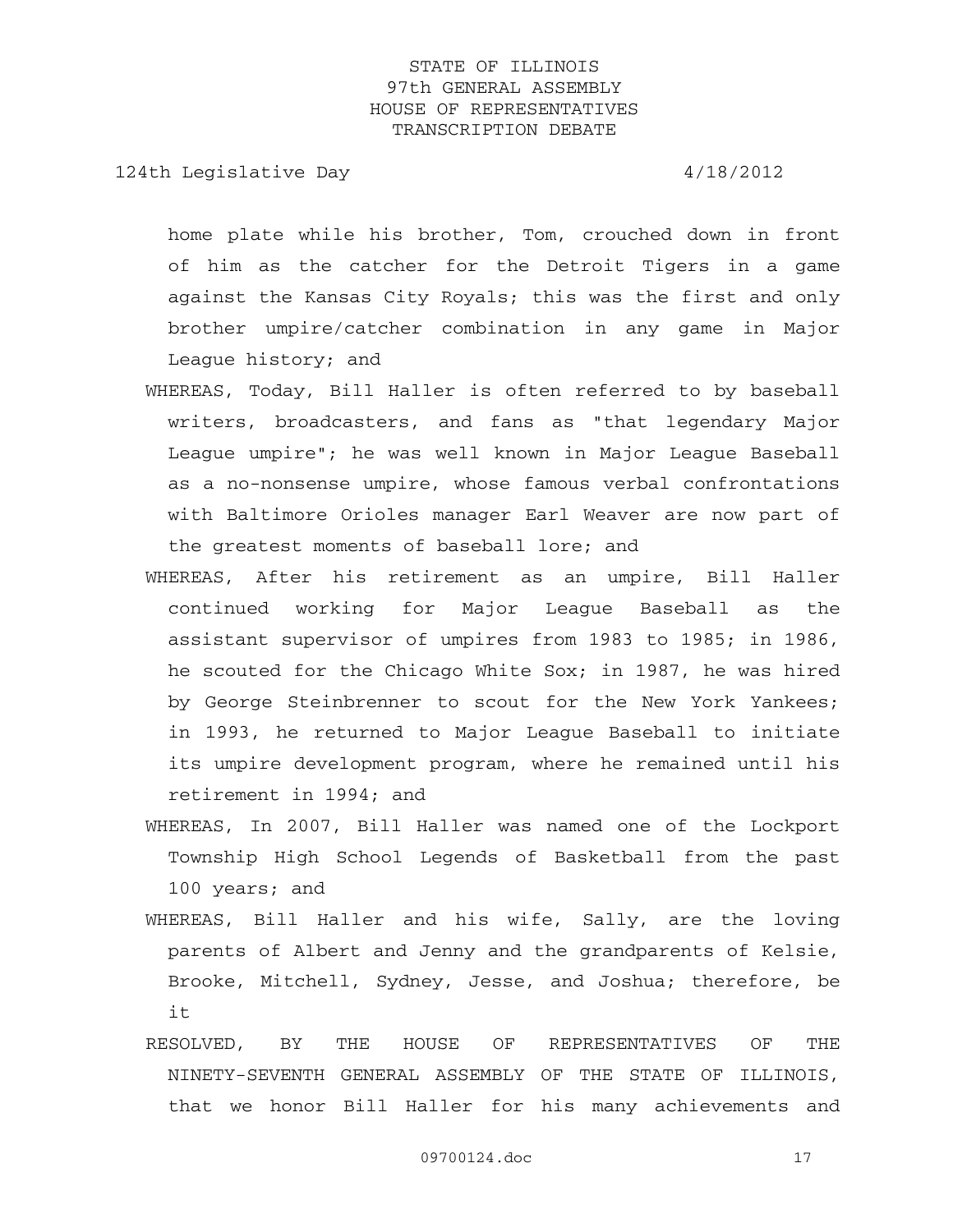124th Legislative Day 4/18/2012

wish him success and happiness in the future; and be it further

 RESOLVED, That a suitable copy of this resolution be presented to Bill Haller as a symbol of our esteem, gratitude, and respect."

Speaker Lang: "Mr. Cross."

Cross: "Thank you, Mr. Speaker and Ladies and Gentlemen of the House. I really, really am excited about the opportunity to present this Resolution. Every now and then you run into some pretty unique individuals and some not so unique, but this individual, Bill Haller, I met a number of years ago through my friends in our law office George Mahoney and Dave Silverman because he's originally a Joliet/Fairmont native and had an illustrious career as a Major League umpire. And you think about it, if you're a baseball fan and that somebody was able to umpire in the '68 World Series with people like Bob Gibson and Denny McClain and did the '72 World Series. And as we know, we saw the '78 and '81 and then All-Star Games. He was umpiring in a fantastic era that I think a lot of us thought was maybe one of the best eras of all time. But… and he has all of those great baseball stories that you would like and you would enjoy. One of them, a fairly short story, is that he was doing some scouting a number of years ago after he was in the Major Leagues umpiring and he was… was ended up in the Peoria area over in Lincoln, not in Peoria, in Lincoln at a game and a young guy was up to bat, it was kind of a lousy, miserable afternoon, cold and wet, but he saw this guy take one swing at a pitch, foul ball, he got up from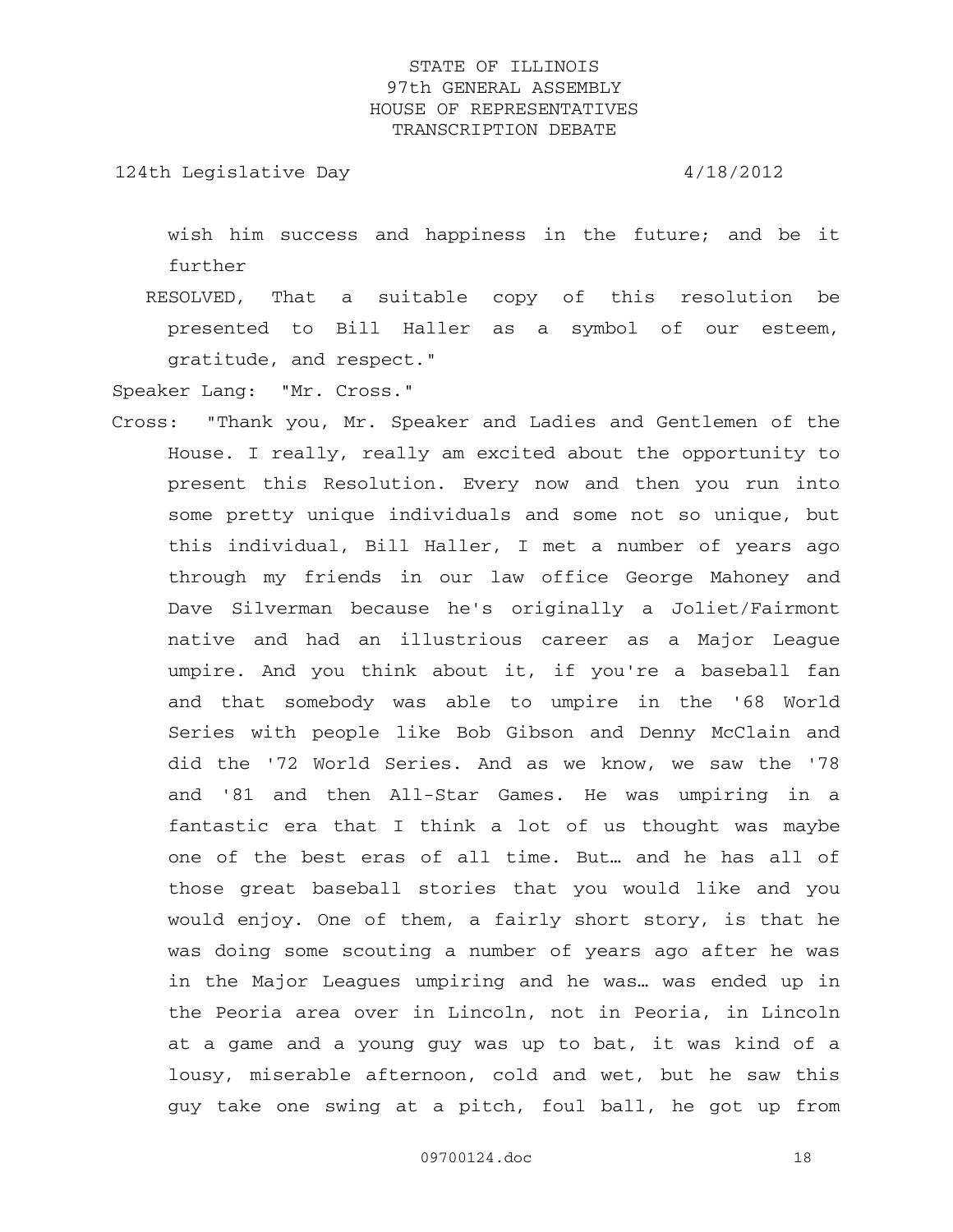124th Legislative Day  $4/18/2012$ 

his chair, he didn't have a cell phone at the time, to make a call to one of the organizations and said, you ought to get this guy. That guy was Jim Thome. Bill Haller knew talent because of his many, many years in baseball, but I think what I really, really admire and love about Bill Haller is his, not only have you heard about his, on the Resolution, his love for country. He was very proud of his, probably more so, his uniform really from the Army than as a Major League umpire, but his family. His father was known as 'the fox' and there are two stories that stand out to me that I think speak volumes about his family and the way he took care… has taken care of his life. Tom's brother… or Bill's brother Tom was one of the last three sport letterman at the U of I, baseball, basketball and football. Bill will tell you he was a better athlete than Tom and I take him at his word, but he gets through with this first year at the U of I and is approached by a Major League team, I think it was the Giants, who were going to give him a Major League contract. So, of course, he did what people did back then, he went to his father for counsel. His brother Tom just said, what should I do? He said, well, it's hard to say no to a pretty good chunk of money in Major League Baseball, but I want you to promise me two things: one, I want you to finish school when you have an opportunity, but two, and most important, you had a scholarship to the U of I and I want you to take whatever it takes out of that signing bonus you're going to get and pay back the U of I for what they gave you as an opportunity to be a student and a student-athlete. And I

09700124.doc 19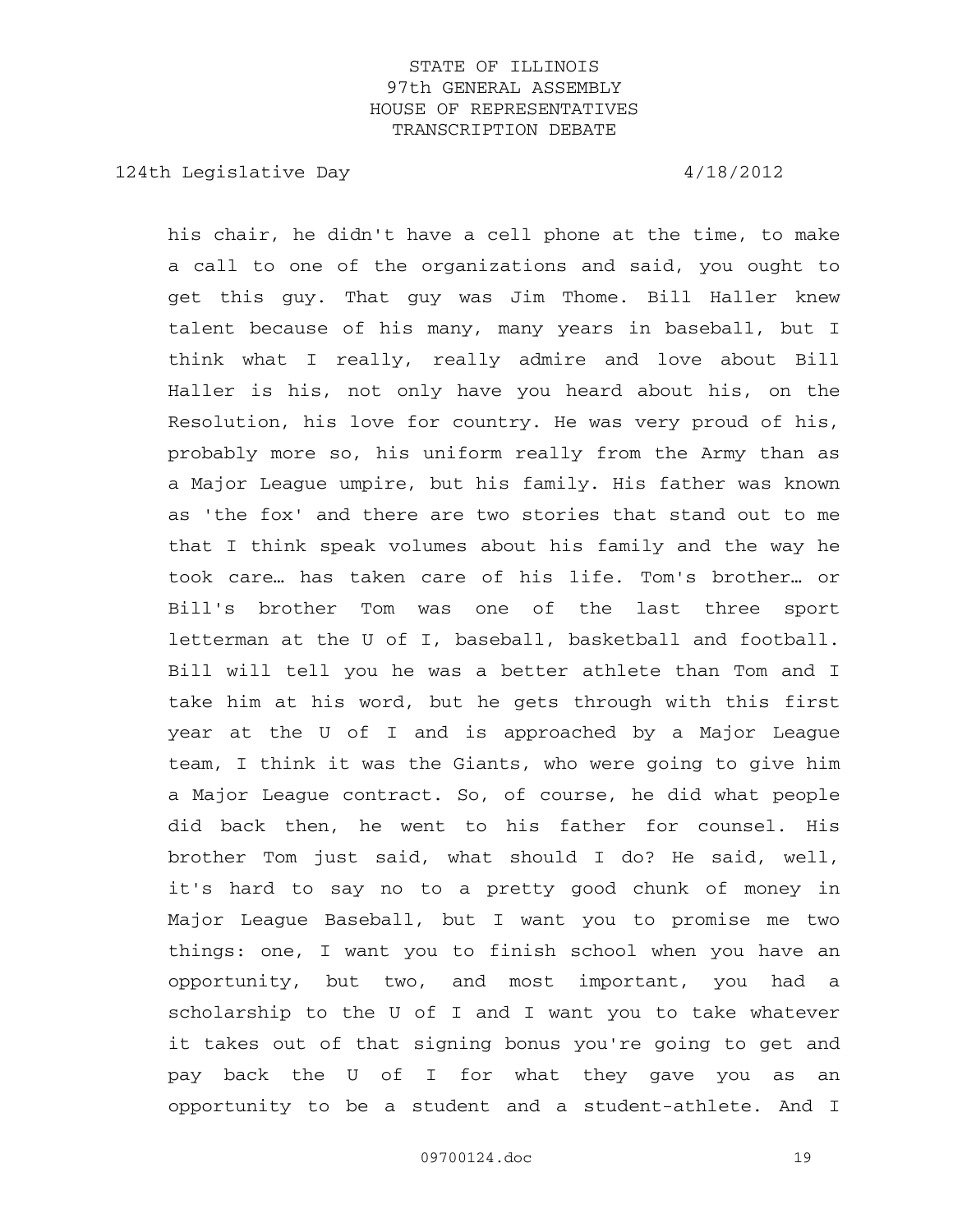124th Legislative Day 4/18/2012

think that was kind of what exemplifies the Hallers and his dad 'the fox'. I think it's a great story. So, Bill Haller who's up in the… where are you, Bill? Bill Haller's right here. I want to say thank you for what you've done for Major League Baseball and for Fairmont and Joliet and the State of Illinois. You are a fine example of the kind of person we ought to have in the State of Illinois. So, thank you for what you did for Major League Baseball and umpires and all of us. We didn't… Bill's family joined him here today. Bill didn't know we were going to do this. So, Bill, thank you very, very much. Mr. Speaker, thank you."

- Speaker Lang: "Mr. Cross moves for the adoption of the Resolution. Those in favor say 'yes'; opposed 'no'. The 'ayes' have it. And the Resolution is adopted. On page 5 of the Calendar, under the Order of Constitutional Amendments-Third Reading, appears HJRCA49, Speaker Madigan. Mr. Clerk, please read the Constitutional Amendment for the third time."
- Clerk Hollman: "Third Reading of House Joint Resolution Constitutional Amendment 49.
	- RESOLVED, BY THE HOUSE OF REPRESENTATIVES OF THE NINETY-SEVENTH GENERAL ASSEMBLY OF THE STATE OF ILLINOIS, THE SENATE CONCURRING HEREIN, that there shall be submitted to the electors of the State for adoption or rejection at the general election next occurring at least 6 months after the adoption of this resolution a proposition to amend Article XIII of the Illinois Constitution by adding Section 5.1 as follows:

#### ARTICLE XIII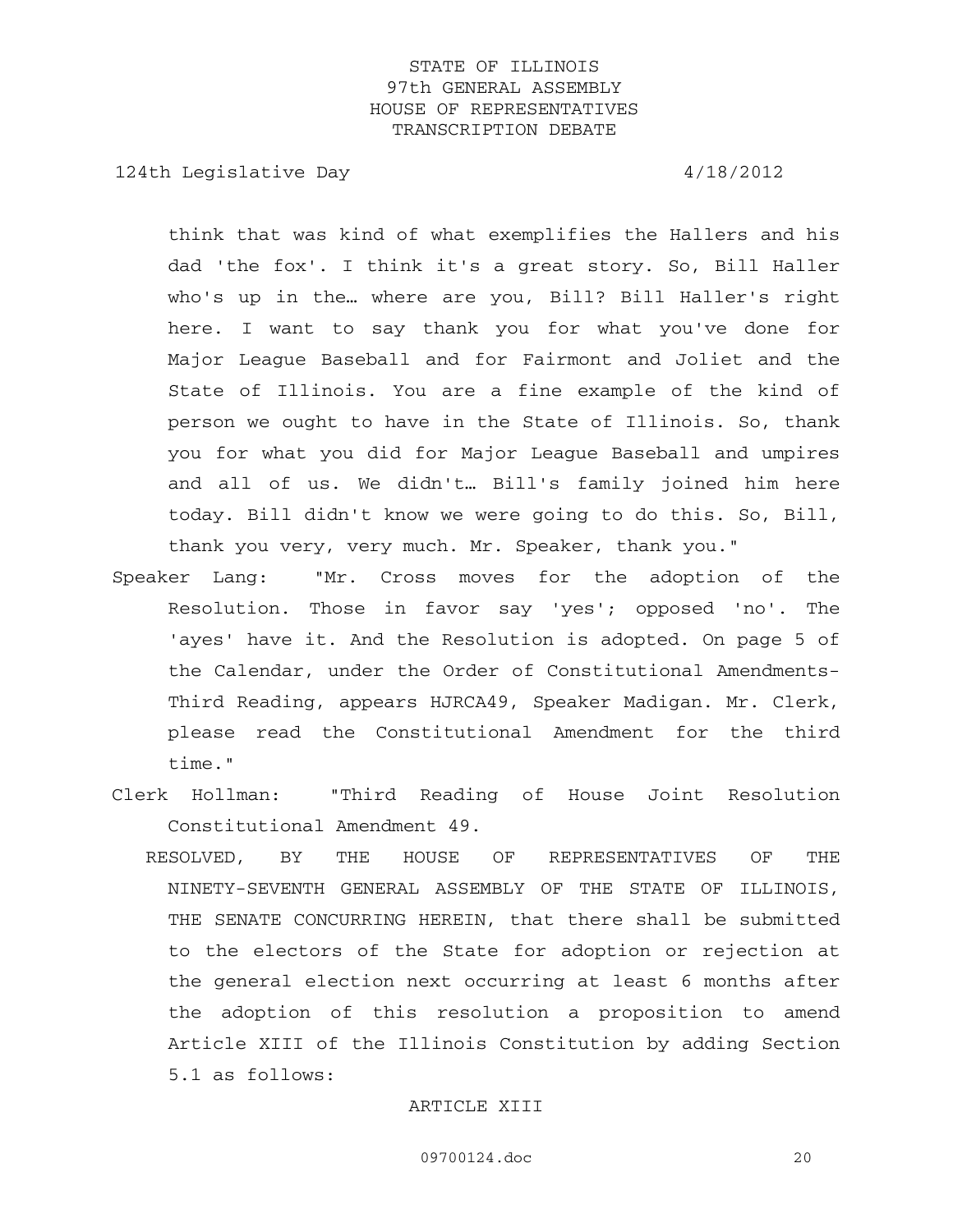124th Legislative Day  $4/18/2012$ 

#### GENERAL PROVISIONS

 SECTION 5.1. PENSION AND RETIREMENT BENEFIT INCREASES (a)No bill, except a bill for appropriations, that provides a benefit increase under any pension or retirement system of the State, any unit of local government or school district, or any agency or instrumentality thereof, shall become law without the concurrence of three-fifths of the members elected to each house of the General Assembly. If the Governor vetoes such a bill by returning it with objections to the house in which it originated, the provisions of Article IV, Section 9 shall govern the passage of that bill except that such bill shall not become law unless, upon its return, it is passed by a record vote of two-thirds of the members elected to each house of the General Assembly. If the Governor returns such a bill with specific recommendations for change to the house in which it originated, the provisions of Article IV, Section 9 shall govern the acceptance of those specific recommendations except that such recommendations may be accepted only by a record vote of two-thirds of the members elected to each house of the General Assembly, regardless of the bill's date of passage or effective date. For purposes of this subsection, the term "benefit increase" means a change to any pension or other law that results in a member of a pension or retirement system receiving a new benefit or an enhancement to a benefit, including, but not limited to, any changes that (i) increase the amount of the pension or annuity that a member could receive upon retirement, or (ii) reduce or eliminate the eligibility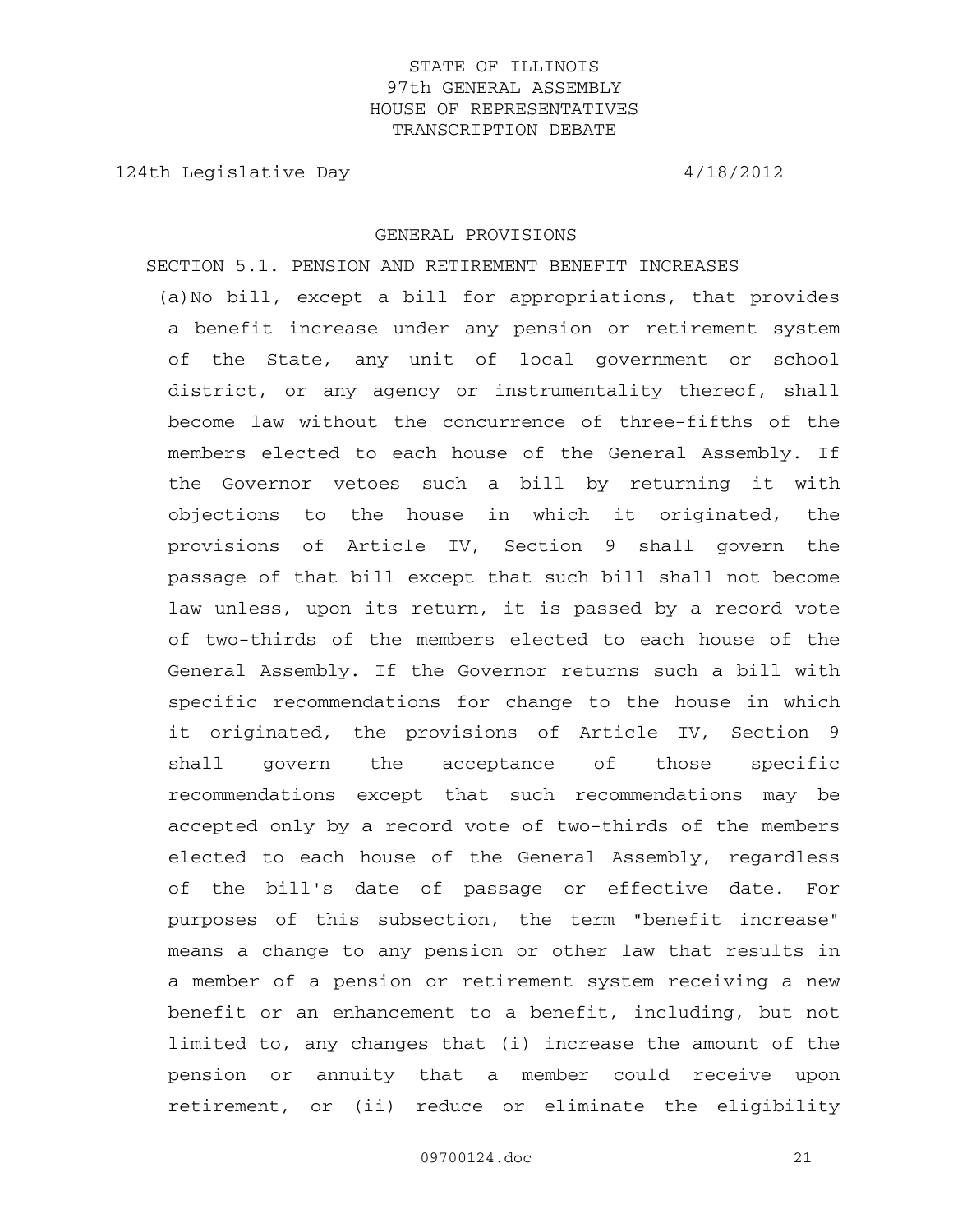124th Legislative Day 4/18/2012

requirements or other terms or conditions a member must meet to receive a pension or annuity upon retirement. The term "benefit increase" also means a change to any pension or other law that expands the class of persons who may become a member of any pension or retirement system or who may receive a pension or annuity from a pension or retirement system. An increase in salary or wage level, by itself, shall not constitute a "benefit increase" unless that increase exceeds limitations provided by law. (b)No ordinance, resolution, rule, or other action of the governing body, or an appointee or employee of the governing body, of any unit of local government or school district that provides an emolument increase to an official or employee that has the effect of increasing the amount of the pension or annuity that an official or employee could receive as a member of a pension or retirement system shall be valid without the concurrence of three-fifths of the members of that governing body. For purposes of this subsection, the term "emolument increase" means the creation of a new or enhancement of an existing advantage, profit or gain that an official or employee receives by virtue of holding office or employment, including, but not limited to, compensated time off, bonuses, incentives, or other forms of compensation. An increase in salary or wage level, by itself, shall not constitute an "emolument increase" unless that increase exceeds limitations provided by law.

 (c)No action of the governing body, or an appointee or employee of the governing body, of any pension or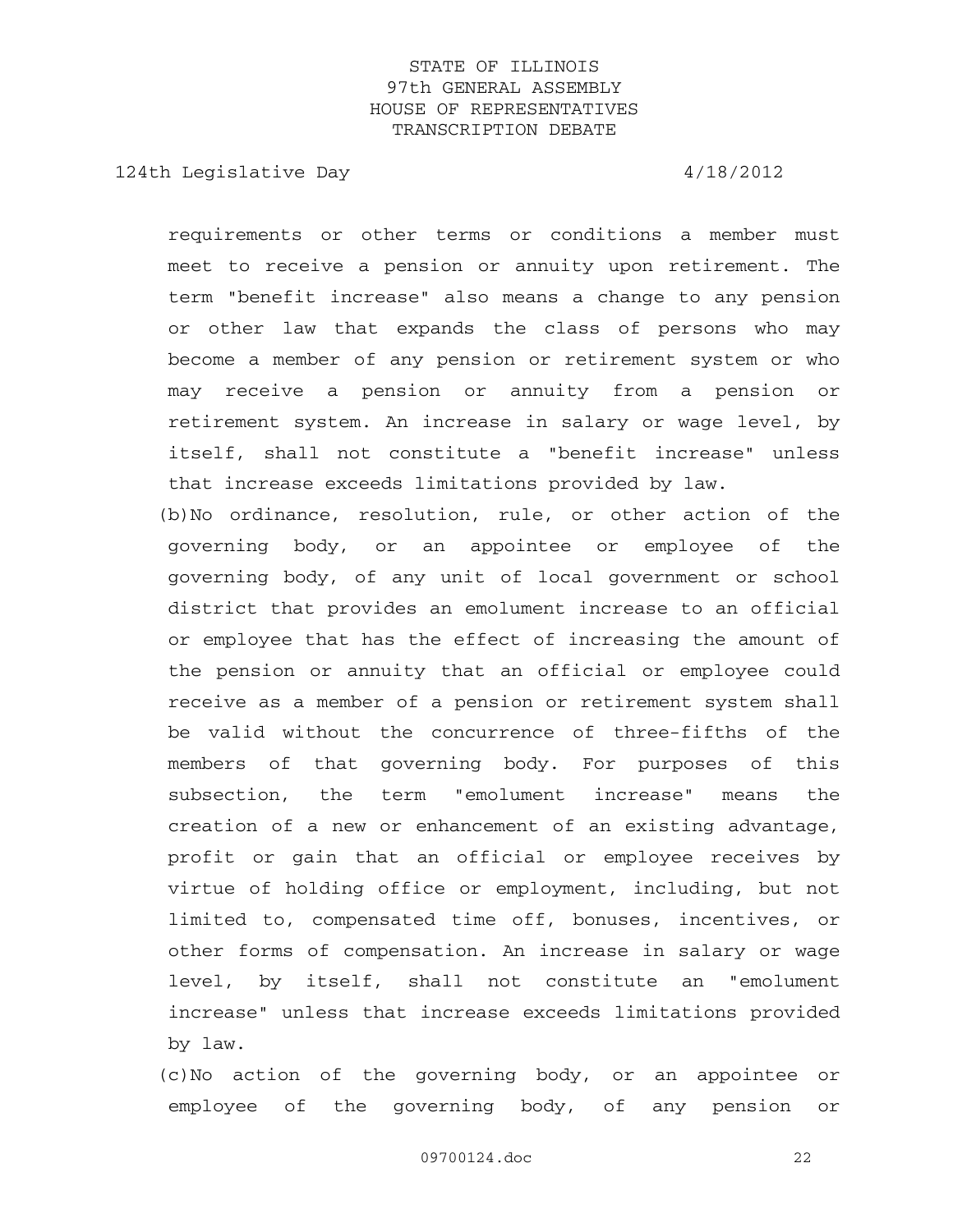124th Legislative Day 4/18/2012

retirement system created or maintained for the benefit of officers or employees of the State, any unit of local government or school district, or any agency or instrumentality thereof that results in a beneficial determination shall be valid without the concurrence of three-fifths of the members of that governing body. For the purposes of this subsection, the term "beneficial determination" means an interpretation or application of pension or other law by the governing body, or an appointee or employee of the governing body, that reverses or supersedes a previous interpretation or application and either (i) results in an increase in the amount of the pension or annuity received by a member of the pension or retirement system or (ii) results in a person becoming eligible to receive a pension or annuity from the pension or retirement system. The term "beneficial determination" shall not include a beneficial determination mandated by a final decision of a court of competent jurisdiction.

 (d)Nothing in this Section shall prevent the passage or adoption of any law, ordinance, resolution, rule, policy, or practice that further restricts the ability to provide a "benefit increase", "emolument increase", or "beneficial determination" as those terms are used under this Section.

#### SCHEDULE

 This Constitutional Amendment takes effect on January 9, 2013. This was the Third Reading of House Joint Resolution Constitutional Amendment 49."

Speaker Lang: "Speaker Madigan on the Resolution."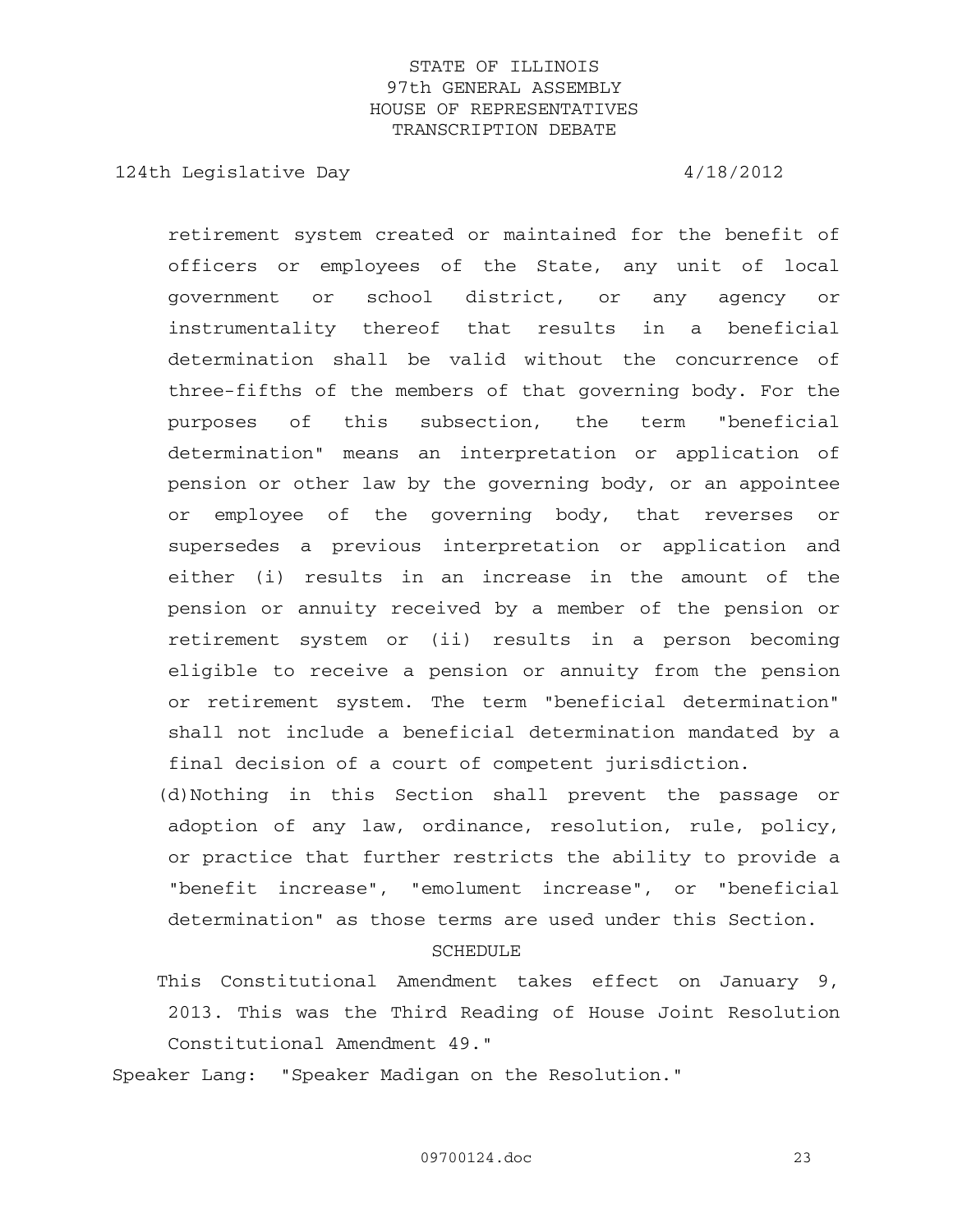124th Legislative Day 4/18/2012

Madigan: "Mr. Speaker and Ladies and Gentlemen of the House, HJRCA49 proposes an Amendment to the Illinois Constitution. If this Resolution is approved by the House today and later by the Senate, this question will be on the ballot for consideration by the voters of Illinois in November of this year. The Amendment proposes that there be an Amendment to the General Provisions Article of the Illinois Constitution pertaining to pension benefits. There are three parts to the Amendment. Part one: any Bill that provides a benefit increase must be approved by a three-fifths vote of the Members of each chamber of the General Assembly. If the Governor vetoes the Bill, that Veto may be overridden or the changes of the Amendatory Veto may be accepted only by a vote of two-thirds of the Members of each chamber. A benefit increase is defined as a change to law that results in a member of a pension or retirement system receiving a new benefit or an enhancement to an existing benefit. This includes expanding the class of persons who may be eligible to receive a pension or an annuity. An increase in salary or wages alone does not necessarily constitute a benefit increase. The General Assembly may, by law, establish what is considered to be an excessive salary increase. Number two is concerned with local governments. Any ordinance, resolution, rule or other action of a governing body that provides an emolument increase that has the effect of increasing the amount of pension or annuity that an official or employee could receive must be approved by a three-fifths vote of the members of the governing body. An emolument increase means the creation of a new or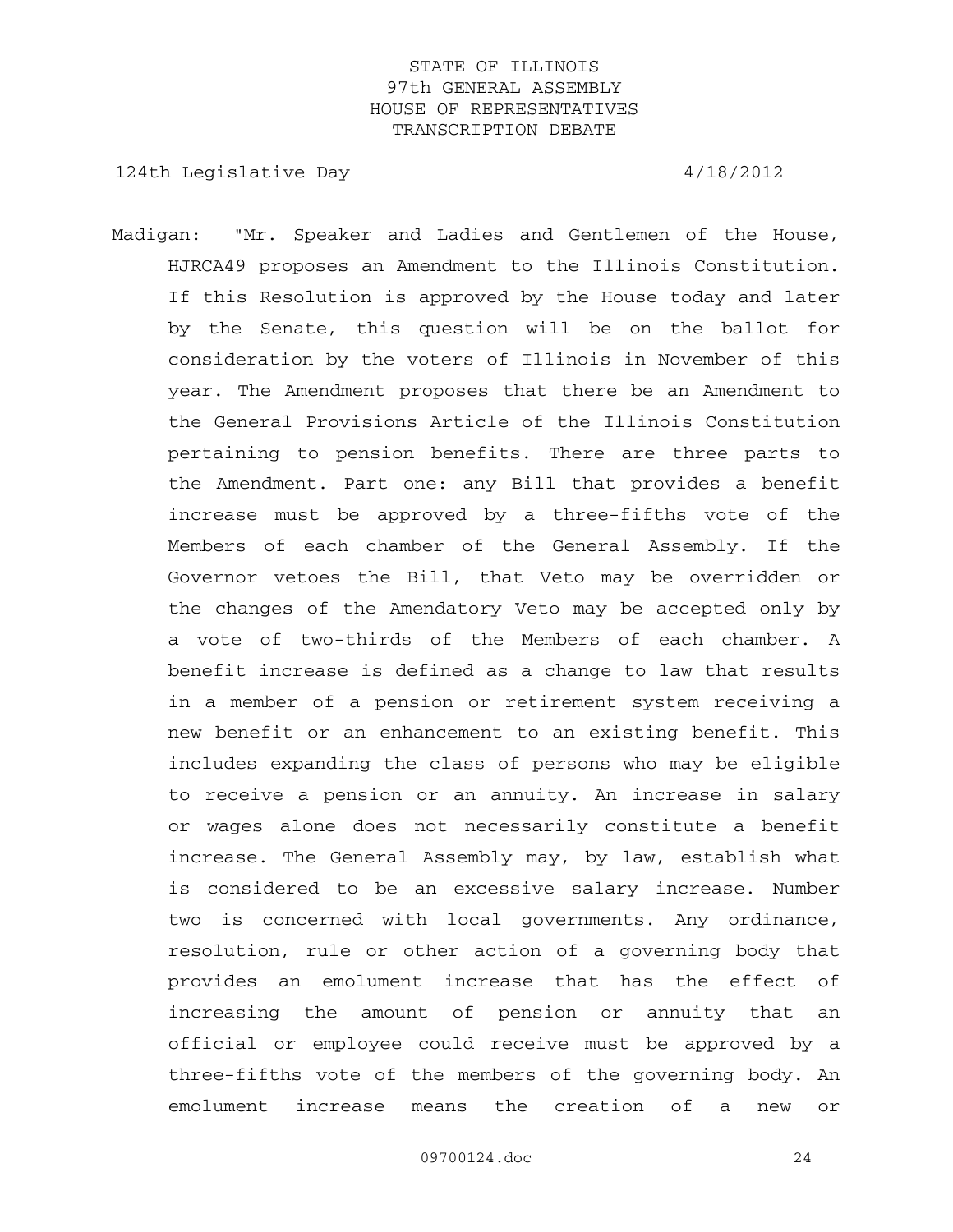124th Legislative Day  $4/18/2012$ 

enhancement of an existing advantage profit or gain that an official or employee receives by virtue of holding office or employment. This applies to bonuses, incentives or other forms of compensation. Third, is concerned with the pensions systems themselves. Any action of the governing body of a public pension or retirement system that results in a beneficial determination must be approved by a threefifths vote of the members of the governing board. A beneficial determination means an interpretation or application of law made by the governing body of any public pension or retirement system that reverses or supersedes a previous interpretation or application and results in either an increase in the amount of pension or annuity received by a member of the system or in a person becoming eligible to receive a pension. I'd like to make two points. Number one, there's a lot of tough medicine in this Resolution. I think the tough medicine is needed. I say that because of my observation of the consideration of pension Bills by the Legislature over many, many years. The honest truth is that if there's a pension Bill proposed before the Legislature that provides an enhancement of benefit, the temptation is extremely great where people are called upon to vote 'yes' or to vote 'no'. So, what this does is very simple. It creates an extra hurdle for a Bill in order to move through the Legislature. Some have said that previous pension enhancements passed with more than a three-fifths vote. That's the record, however, if you're an individual here or you're a member of a group in the Legislature who wishes to work against these Bills, this

09700124.doc 25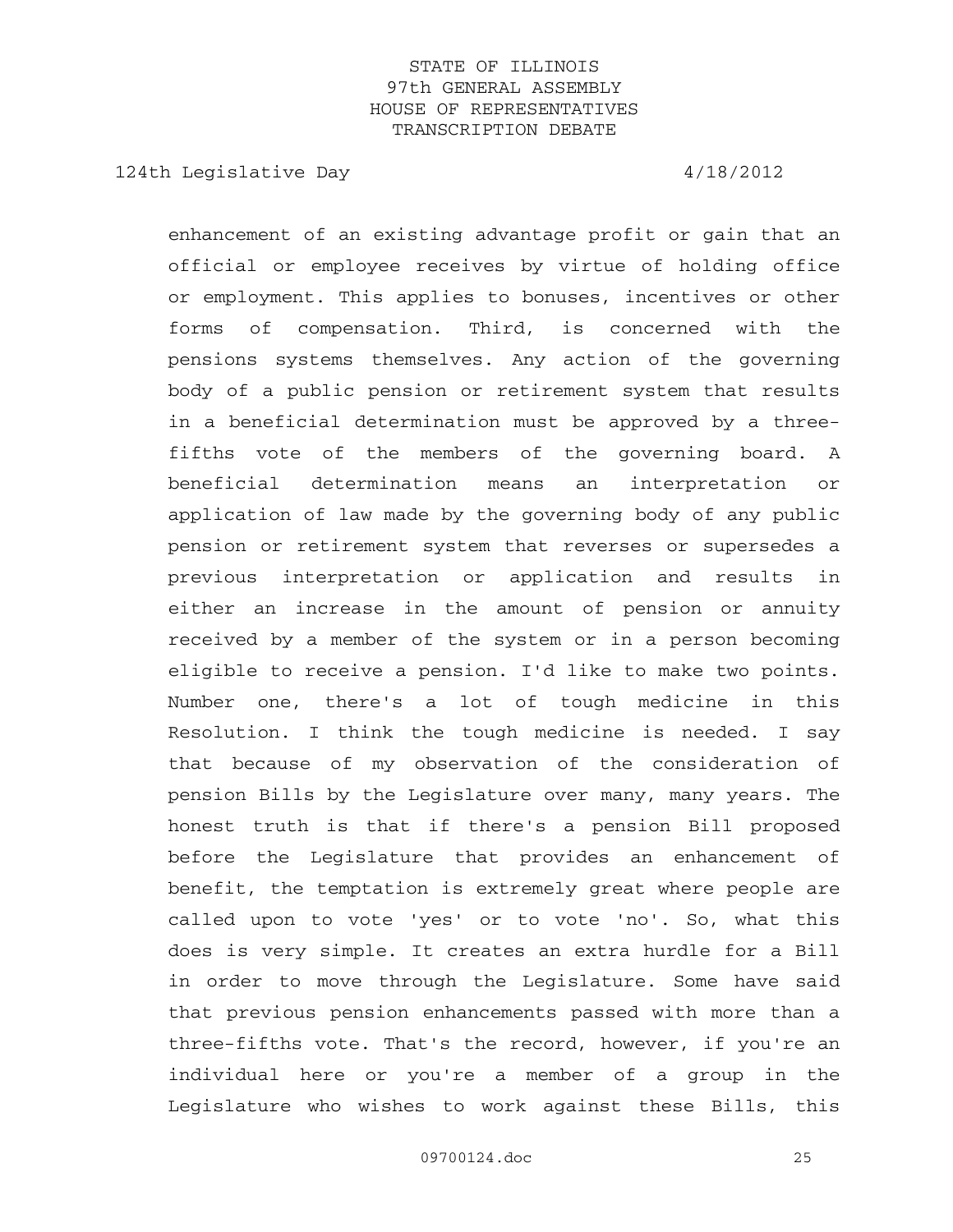124th Legislative Day 4/18/2012

will advantage your position in the Legislature. You'll have a better chance. You'll be in a better position to work against a Bill that's enhancing a pension benefit. I forgot the second point, everybody, it'll come back to questions. I'm available for questions."

- Speaker Lang: "Speaker moves for the adoption of the Resolution. The Chair recognizes Representative Senger."
- Senger: "Thank you, Mr. Speaker. To the Bill. I do acknowledge that this is a step in the right direction in regards to keeping future abuses happening with our benefits and our pension funds; however, I do want everyone to know that, when you see this on the ballot in November, there's a lot more work that has to be done before then in regards to reforming pensions. And I'll use the word 'reform' as basically fixing the pension problem. This does not change anything in regards to the debt for the unst… unfunded liabilities that we currently have in the State of Springfield and it does nothing, currently, to the crisis we have in regards to our state budget with trying to fund pensions and Medicaid reform, which we don't have the funds to do where we're making cuts. So, even though I do agree it's a difficult thing to do, it's a move in the right direction and we still have a lot of work to do."

Speaker Lang: "Mr. Poe."

Poe: "Mr. Speaker, will the Sponsor yield?"

Speaker Lang: "Speaker Madigan yields."

Poe: "Mr. Speaker, yesterday we talked about it in committee a little bit and as we move forward, probably one of the big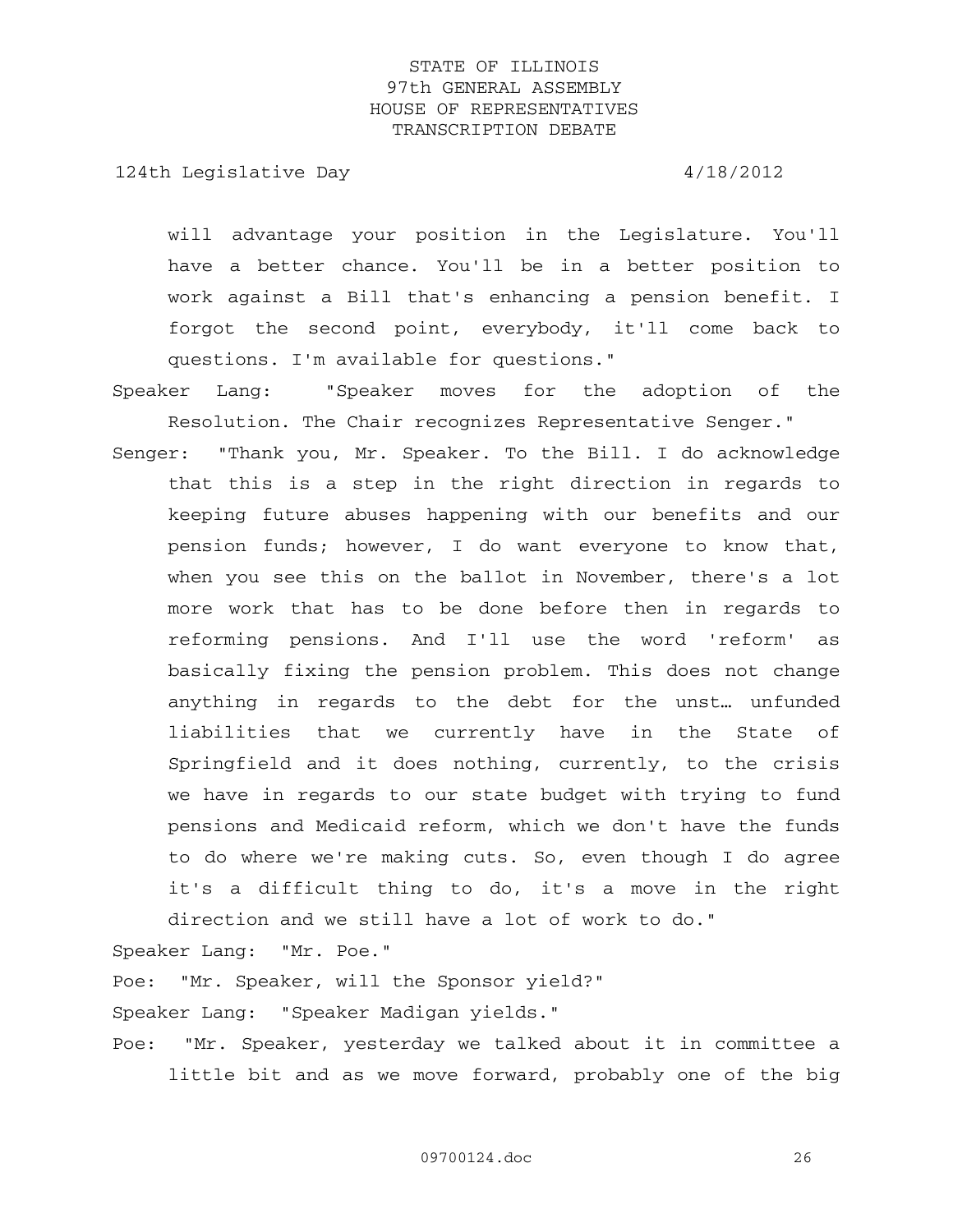124th Legislative Day  $4/18/2012$ 

intents is this would go maybe a long ways to holding down the liability in the future of the pension systems?"

Madigan: "The answer is yes."

Poe: "And yesterday, I posed the question and I thought maybe you had a little more time to think about it, but I think probably contributed to the pension liability as much as anything has is over the years of and I think ever, it's a bipartisan group of may… of Governors, it's not made to appropriations in the… that passed. But I was wondering, if we could make sure that that liability wouldn't go up more if we could go ahead and make it Three-fifths Majority vote in the chambers before we would short the pension payments, pension holiday, short the payments or do anything like we did on the bonds in the past. So, have you thought any more about maybe there's a way we can incorporate this? And that also would be a safeguard against that liability going up."

Madigan: "I have thought about it overnight and I'm continuing to think about it mainly because of my fondness for you."

Poe: "Thank you. Well, I didn't… To the Bill. I just think that we still got to make safeguards and that what's facing the state and the liability of our pension systems. And we also need to have a safeguard in there that we can't short those payments in the future. And if we change that also to a Three-fifths vote, that would also put a cap on that and I think it'd be more comforting to the Legislators before we made a decision to short those pension systems that we'd all get a vote. Thank you."

Speaker Lang: "Mr. Winters." Winters: "Thank you, Mr. Speaker. Will the Sponsor yield?"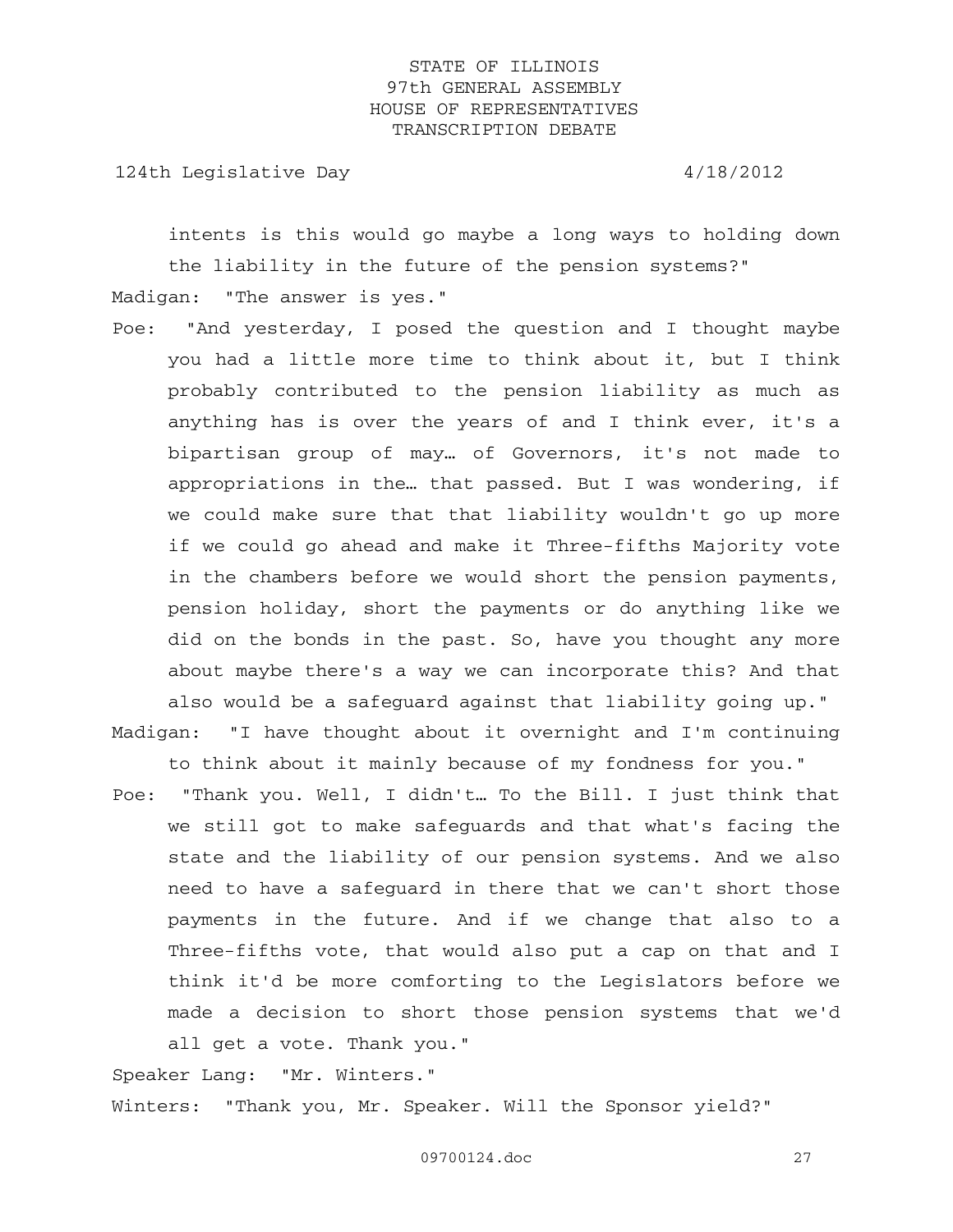124th Legislative Day 4/18/2012

Speaker Lang: "Speaker Madigan yields."

- Winters: "Speaker, the rumor around Springfield is that you actually wrote the pension provisions of the 1970 Constitution. Is this an admission that you didn't write a perfect Constitution 40 years ago?"
- Madigan: "I and others."
- Winters: "Okay."
- Madigan: "I was not alone."
- Winters: "Well, in my question yesterday, it is… it is good to always revisit issues and try to make them stronger. I think this is a very good move forward. I asked in committee yesterday if we had any instances where this Constitutional Amendment would have had an effect and given good staff work, it turns out that Senate Bill 21 from 2005 expanded some pension rights for Chicago police captains and it passed by a vote of 60… 60 to 51 and is a Public Act. That would not have been passed if this has been part of the Constitution. We also passed another Bill that… at least out of the House… House Bill 1814 in 2006, Majority Leader Currie was the Sponsor, that passed by a 62 to 18 vote. Again, it did not pass the Senate, but again, that would have given the opponents of these pension sweeteners the ability to force a greater than Majority vote and it really does highlight to the public and it highlights to the Members of this chamber that these are very important issues. When we look at expanding pension benefits, often we don't pass the funding for those and that we ought to take this more seriously than we have in the past. I applaud it and we do have two examples. If this

09700124.doc 28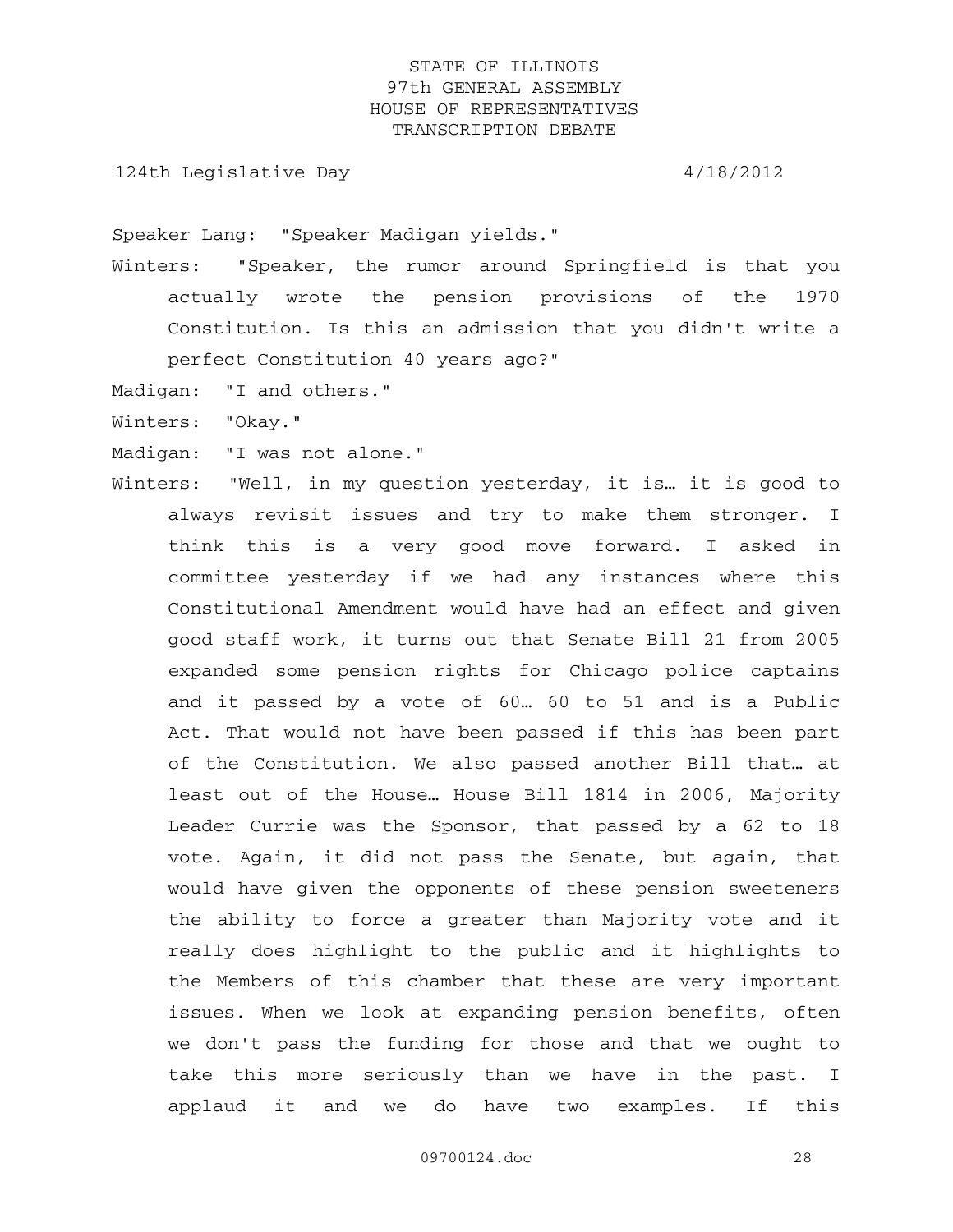124th Legislative Day 4/18/2012

Constitutional Amendment had been in place, this chamber would not have been able to pass on partisan Roll Calls enhancements that do ultimately come back and hurt the beneficiaries of the… of the pension. So, I applaud your movement and look forward to working in future with you to, again, increasing the way that our Constitution works for the betterment of this state. Thank you very much."

Speaker Lang: "Mr. Kay."

Kay: "Will the Sponsor yield?"

Speaker Lang: "Speaker Madigan yields."

Kay: "I'm just going to go right to the Bill, if I can. I have two thoughts about this House Resolution. Number one, as a business person who works in the private sector, this is precisely what we do in the private sector. We don't do it one day; we don't do it two days; we don't do it half a year; we do it every year and we do it because it makes real good sense to have a majority of board members making big decisions that impact a company. Well, this is a big decision that impacts the State of Illinois. So, I support this, number one, because it is a good business decision. This is the way the State of Illinois should run. Secondly, I support it because since 1970 we've had 17 pension enhancements. I don't say the enhancements were bad, but I think had we had this provision some of those enhancements we'd have thought twice about or maybe three times about. We might have done the math. We might have taken time to do more due diligence so that we are not or would not be in the predicament we are in today. So, as far as I'm concerned, this is a good Resolution because it pushes us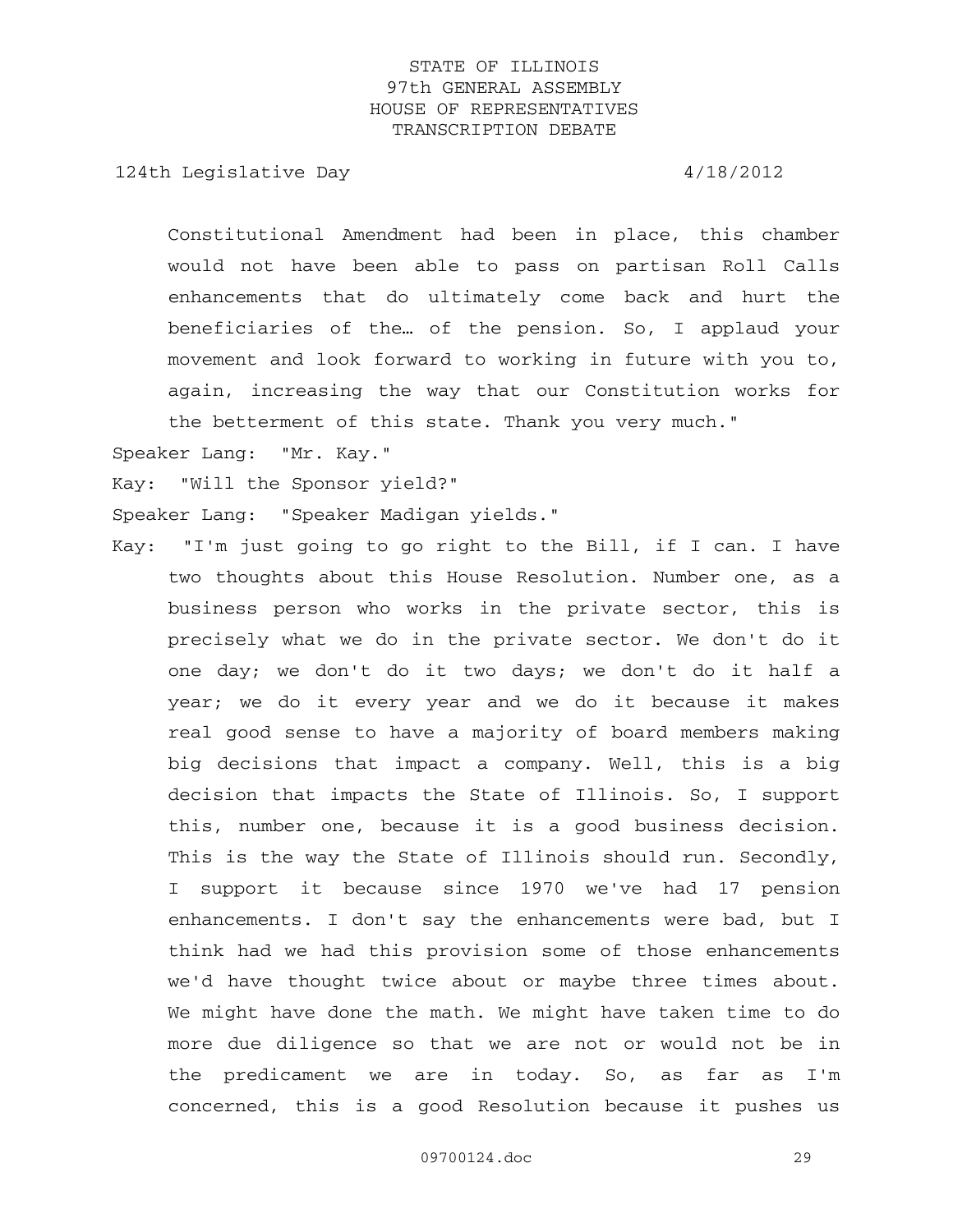124th Legislative Day 4/18/2012

in a different direction and it's a step that I think, coupled with many others, is going to push us in a direction that gives a good signal to the people of this state that we're finally managing, we're finally leading and we're going to take this step and many more to bring the state back to, I think, a secure level where opportunity is provided for all. I'm going to stop there. I'm just going to say that I'm going to vote 'aye' for this and for a lot of different reasons, two of which I mentioned, I hope the rest of the Body does likewise. Thank you, Mr. Speaker."

Speaker Lang: "Speaker Madigan to close."

- Madigan: "Mr. Speaker and Ladies and Gentlemen, the second thought came back to me. I've already been in conversations where people are saying that the Tier II that was created a few years ago and is in place for those hired to public jobs after January 1 of 2011 is not sufficient, that it has to be improved. We have to make it better, more benefits in Tier II. So, that's another reason to support this Resolution, raise that vote count because those that, even in the current crisis, think that we ought to be improving pensions are here. They're at the Capitol Building; they're already laying the seeds for what will be their efforts, very shortly, to, again, improve pension benefits. So, Mr. Speaker, I would request an 'aye' vote. Thank you."
- Speaker Lang: "The Speaker has moved for the adoption of the Resolution. This will require 71 votes. Those in favor of the Resolution will vote 'yes'; opposed 'no'. The voting is open. Have all voted who wish? Have all voted who wish? Mr…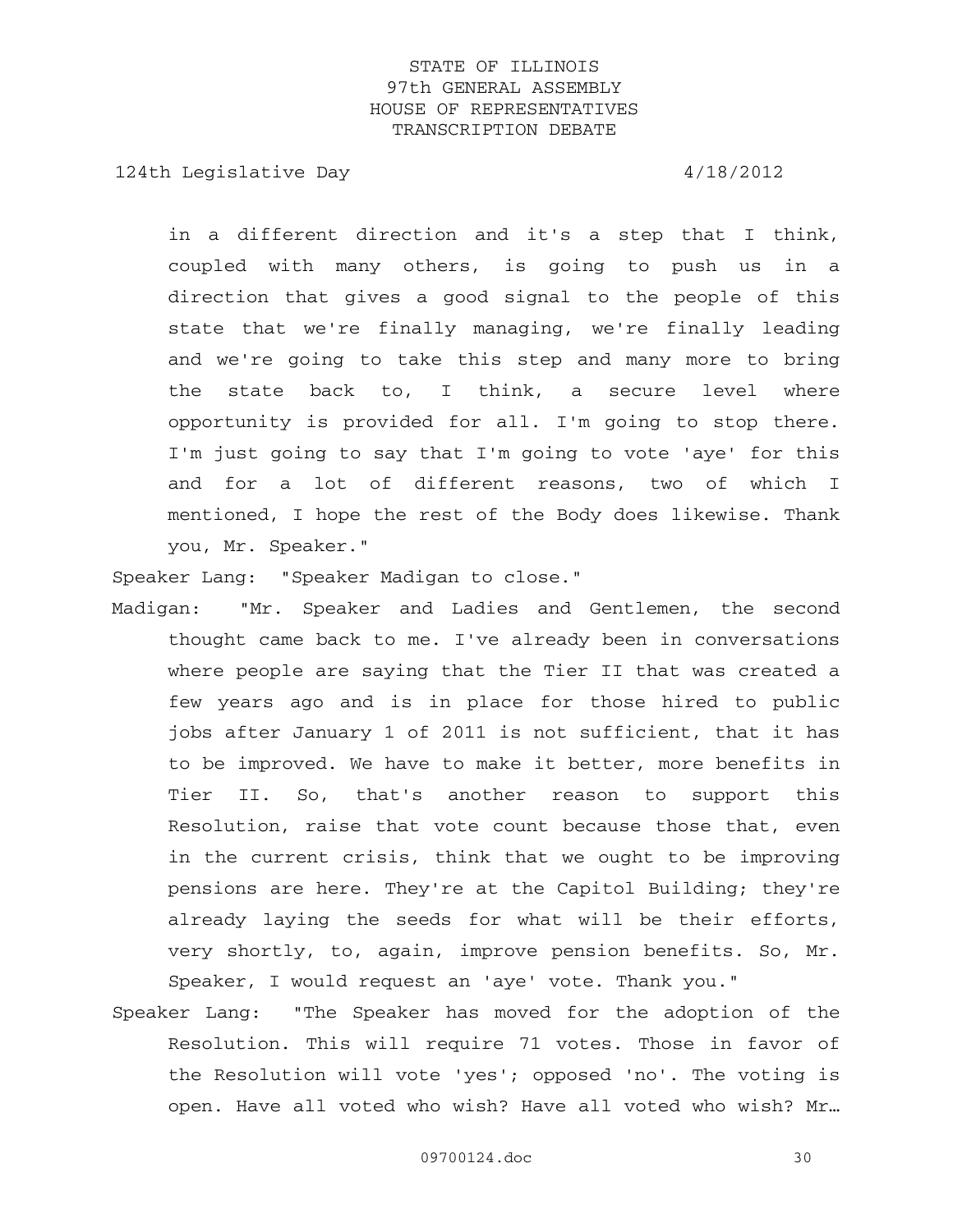124th Legislative Day 4/18/2012

Representative Hernandez. Mr. Clerk, please take the record. On this question, there are 113 voting 'yes', 0 voting 'no'. And this Resolution, having received an extraordinary Three-fifths Majority, is hereby declared adopted. The Chair recognizes Mr. Bradley."

Bradley: "Thank you, Mr. Speaker. A point of personal privilege."

Speaker Lang: "Please state your point, Sir."

Bradley: "Mr. Speaker, Members of the committee… members of the committee… Members of the House of Representatives, I'd like to turn your attention up to the right gallery, to the west gallery, and have a group of students from my district stand up, my youth advisory council from the 117th District is here today. How about a Springfield round of applause for the top high schoolers in our area."

Speaker Lang: "Thank you for joining us. Mr. David Harris."

Harris, D.: "Thank you, Mr. Speaker and I'd like to follow up on that House Joint Resolution Constitutional Amendment we just passed. And I rise on a point of order. Under House Rule  $18(g)$ , I move for the discharge of House Joint Resolution Constitutional Amendment 23 and 24 from the House Rules Committee. Correction, House Joint Resolution Constitutional Amendment 23 and 44 from the House Rules Committee. Under House Rule 54(a) paragraph 2, all Motions are assigned Standard Debate status and I wish to have this Motion debated. Upon the conclusion of the debate, I ask for a recorded vote on the Motion to Discharge. Under Rule 49 and Article IV Section 8(c) of the Illinois Constitution, any vote shall be by record vote whenever

09700124.doc 31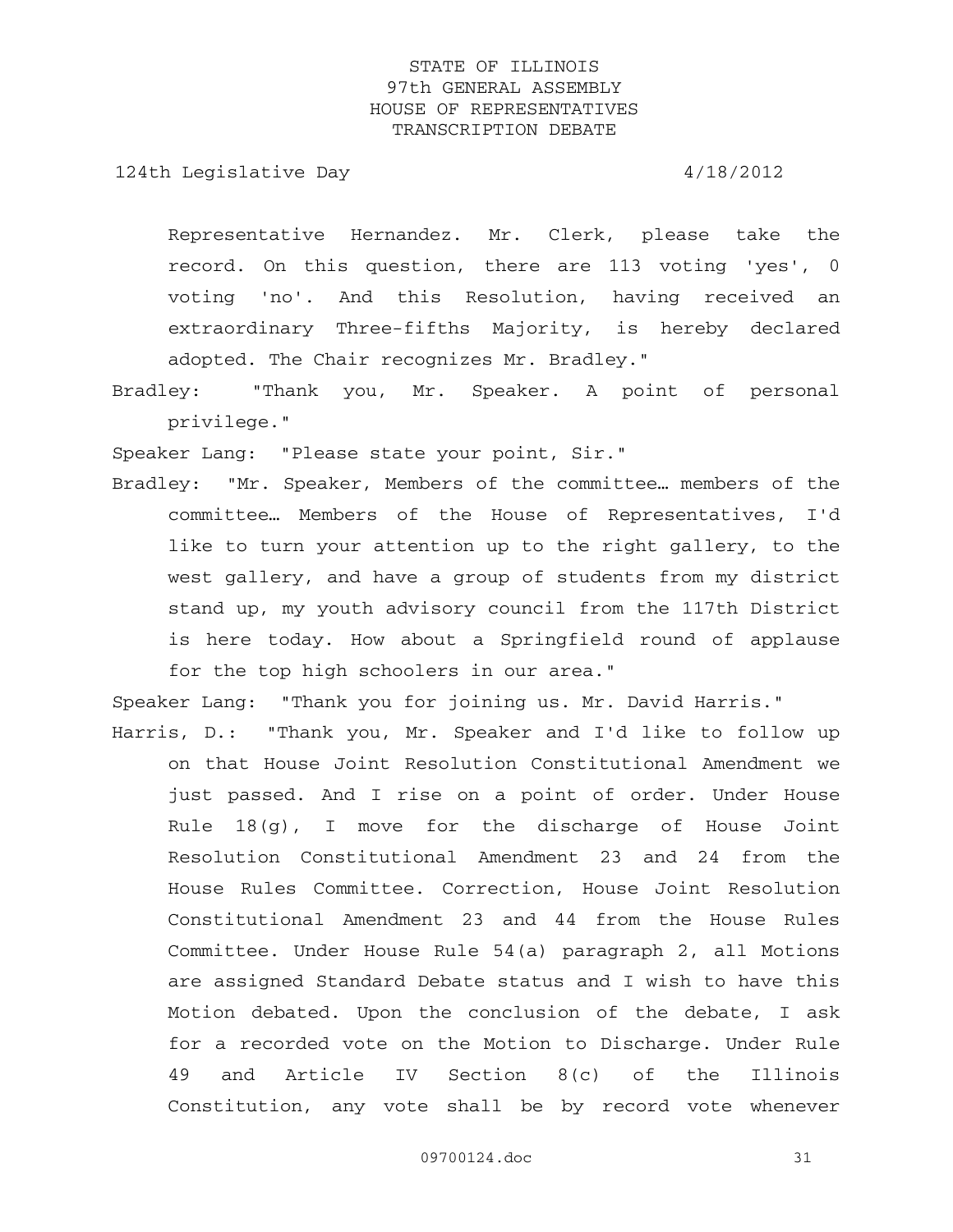124th Legislative Day 4/18/2012

five Representatives shall so request. There are at least five Members on my side of the aisle that wish for a recorded Motion to Discharge on House Joint Resolutions Constitutional Amendment 23 and 44 from the House Rules Committee."

Speaker Lang: "The Chair recognizes Majority Leader Currie."

- Currie: "Thank you, Speaker and Members of the House. I object to the Gentleman's Motion."
- Speaker Lang: "Mr. Harris, your Motion required unanimous consent. There having been a Member who objects, your Motion fails. Mr. Bost."
- Bost: "Thank you, Mr. Speaker. I… Members of the House, does this surprise anybody? We've been kind of going through this and now, all of a sudden, we've got an opportunity to… First off, the last Resolution we moved showed some positive change. And now, all of a sudden, we want to come forward with some Resolutions that continue with that positive change, but now wait… wait, you object. You object. You object to the possibility that we would read… now require that if we're going to have a tax increase that we would do the same thing… the same thing that we just said is the right thing to do on the pension. Now, let me tell you why you don't want that out, in my opinion, for what it's worth. You know, if you let it out, that means you have to be responsible when we don't generate revenues instead we have to cut or not allow programs to expand or our budget to get out of control. It always amazes me that when we bring up ideas that now we're wanting to work in a bipartisan manner, to do things sensibly, someone from your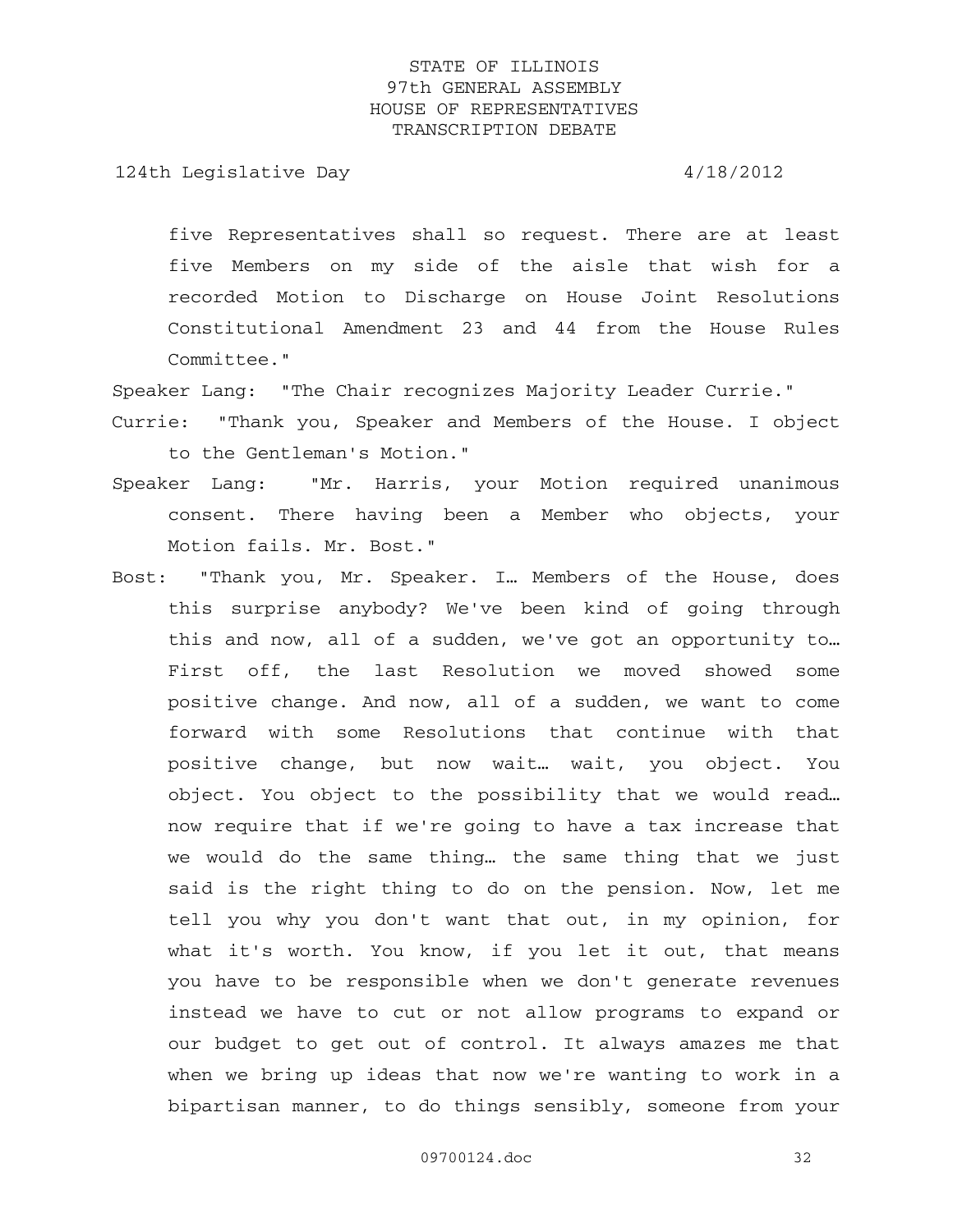124th Legislative Day 4/18/2012

side of the aisle objects. And once again, you know, that's a problem with the Rules, but we'll have to deal with that at another time. If we want pension reform… first off, I'm glad that… that word has finally been allowed to be spoken on the House Floor and from the Democrat side of the aisle. It's about time. Folks, we need to deal with the problems that exist in this chamber and the problems that exist when Legislators don't have control of their overspending and over-taxation. All this says is, is that we would take a Supermajority if we were going to have a tax increase. A Supermajority, doesn't that make sense? Before we put an extra burden on the people of the State of Illinois that it should take, just like the pension issue. I'm… no… I know that none of us are shocked that the Leader has objected and once again, it's good government when good government's good for you and you can have a political sound bite and that's all we're getting here. We got a political sound bite on the pension, but now whenever something that… like this that is vitally important to the State of Illinois and if you talk to the people out there, they'd say, yes, didn't it… wouldn't it be wise that it would take a Supermajority to have a tax increase. But that's all right, bottle it up, do your job. Whatever you do, don't let an open debate occur here on the House chamber on real issues."

Speaker Lang: "Representative Kosel."

Kosel: "Thank you, Mr. Speaker. I stand on a point of personal privilege."

Speaker Lang: "Please state your point."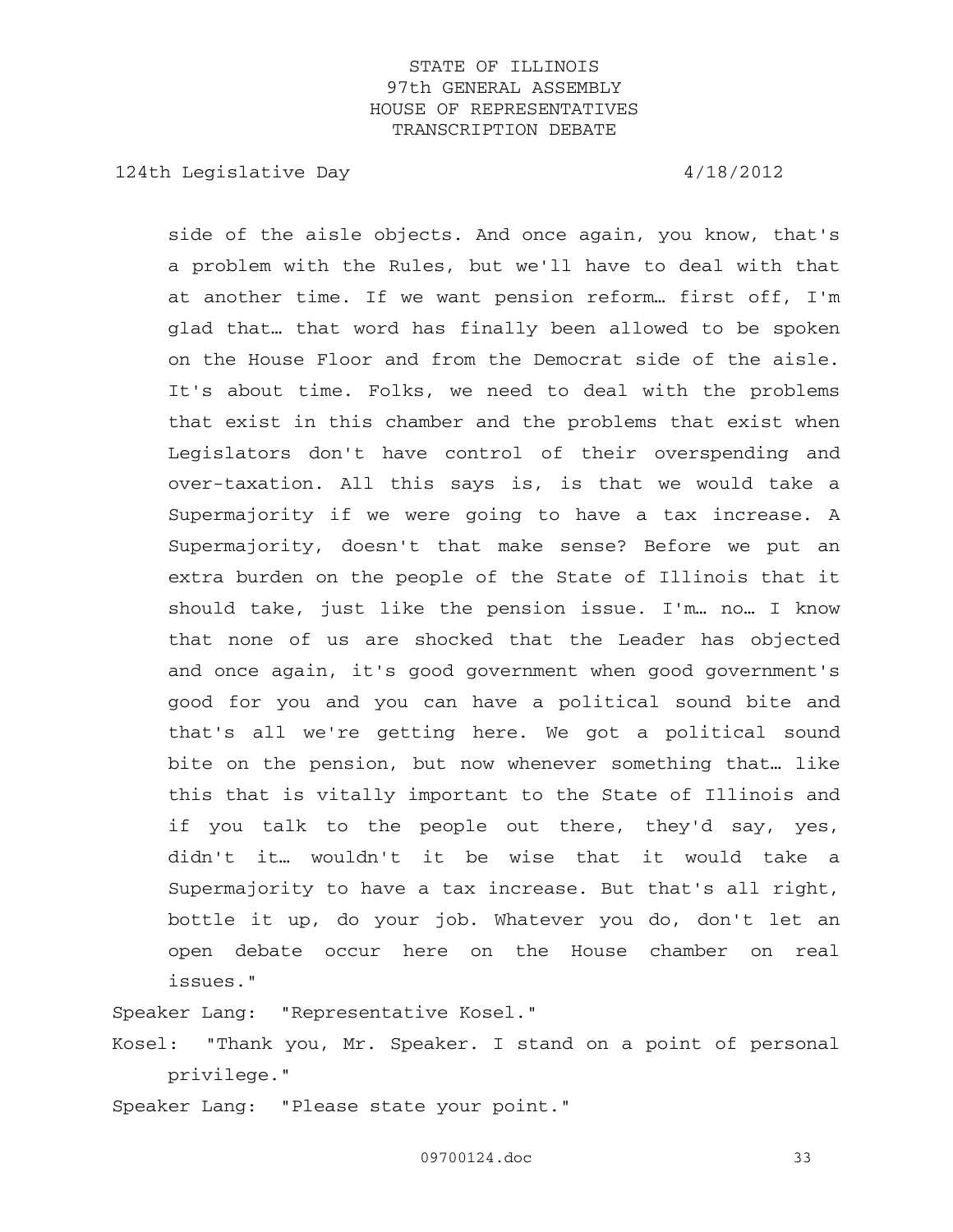124th Legislative Day 4/18/2012

Kosel: "Mr. Speaker, today, I joined in supporting Speaker Madigan's Resolution to require Three-fifths Majority vote for future pensurancy enhancements. That's a step to shore up the state budget to help ensure we continue to live within our means, but our state budget isn't the only one in crisis. This week working families across Illinois filed their state income tax returns and had to deal with the impact of a 67 percent increase in income tax and how it affected their family budget. Gas prices are ridiculous. The prices in grocery stores are rising. In addition to coping with these costs, already cash-strapped families had to pay additional thousands of dollars on the average in taxes. Mr. Speaker, their family budgets deserve the same protection we just provided to the state budget. We need to pass HJRCA23 and 44 to allow the voters to decide if we should require Three-fifths Majority votes in the General Assembly to pass any new tax increase. Broad consensus must be required before this Body can ask for more from these strapped families and more of their hard-earned dollars. Release these Resolutions from Rules and let the voters decide."

Speaker Lang: "David Harris."

Harris, D.: "Thank you, Mr. Speaker. And once again, I rise on a point of order. Sufficient Members on this side of the aisle requested a Roll Call vote on the Motion to Discharge pursuant to the rights granted in the House Rules and in the Illinois Constitution. This breach of House Rules should be corrected immediately with a Roll Call vote on the Motion to Discharge. You know, as we enter another year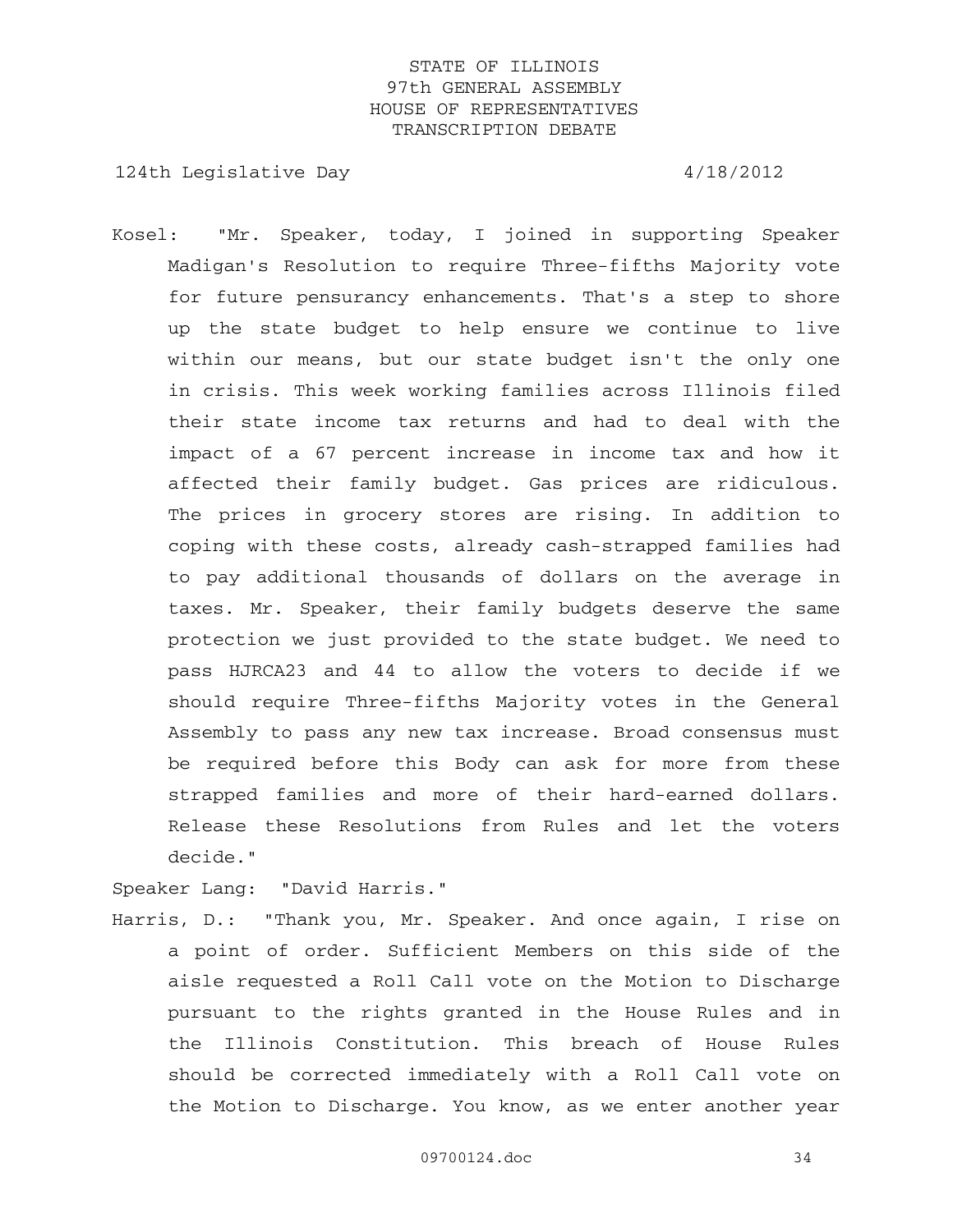124th Legislative Day  $4/18/2012$ 

of hopefully bipartisan cooperation on the issues that really matter as we come up to the end of Session, let me commend the Speaker for realizing that some votes in this chamber carry heavier consequences and deserve a little bit of extra scrutiny. He is right that decisions which have great impacts on the fiscal health of Illinois residents and the state as a whole should have to meet a higher standard and require a greater threshold to become law. While I agree with the Speaker that his Constitutional Amendment… I believe that the concept which he just put forward, which we would have advocated for years, needs to be extended to other legislation such as tax increases. We can do that today by moving to discharge HJRCA44 and HJRCA23 which are currently languishing in the Rules Committee. Now, this is nothing significant or new. We already require a higher voting standard for borrowing, for laws that would impact Home Rule, and to overturn the Governor's Veto. The next logical step would be to require the very same threshold for Bills that will make Illinois residents have to pay more taxes. This Motion deserves a vote. Thank you very much."

- Speaker Lang: "Mr. Harris, the Chair rules your Motion moot and out of order. The House Rules require that for a Bill to be discharged from the Rules Committee requires unanimous consent. You did not have unanimous consent. The Chair recognizes Mr. Reboletti."
- Reboletti: "Mr. Speaker, I would move to overrule the Chair and ask for a Roll Call vote on that. I'm sure maybe the Majority Leader could object to that as well, but before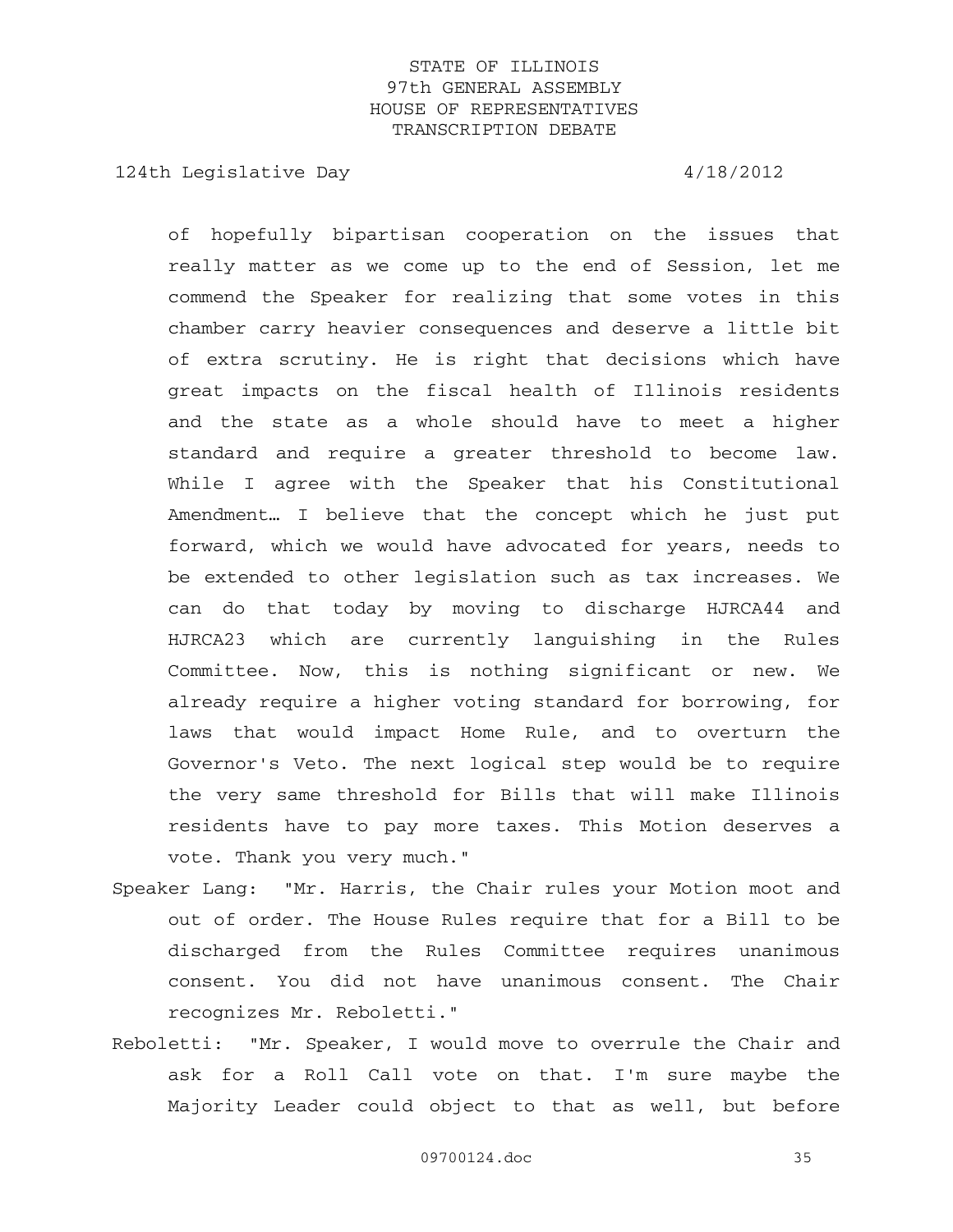124th Legislative Day  $4/18/2012$ 

she can do that, I'd like to talk about the fact that here we are on tax day, the people are paying 67 percent more on their income taxes and we'll pretend that really is no significant burden on them when the average family of four making \$50 thousand has to give up one more week of their salary to pay for all of the failures, for the last 10 years, of the Majority Party. We can't have some special Supermajority to slow that down. We can always ram that through during Veto Session, but we have one person object. The media won't put that into the… any articles this week. They'll talk about how we're moving to deal with the pension crisis but not about the tax crisis that has been brought about by the Majority Party. But Mr. Speaker, I would ask that we would have and you be overruled based on the House Rules and we have a ver… and that we have a Roll Call vote on that. Thank you."

- Speaker Lang: "Mr. Reboletti, House Rule 18(g), which is the Rule you're citing and the Rule you want… you want a vote on, says very clearly, rulings of the Presiding Officer related to this subsection (g) may not be appealed. Accordingly, your Motion is out of order. The Chair recognizes Mr. Kay."
- Kay: "Thank you, Mr. Speaker. I guess this is a matter of personal privilege. May I have that a minute?"

Speaker Lang: "Sure."

Kay: "Thank you."

Speaker Lang: "Sure, Sir."

Kay: "I'm not sure I understand all the finite points of parliamentary procedure, but I do understand enough that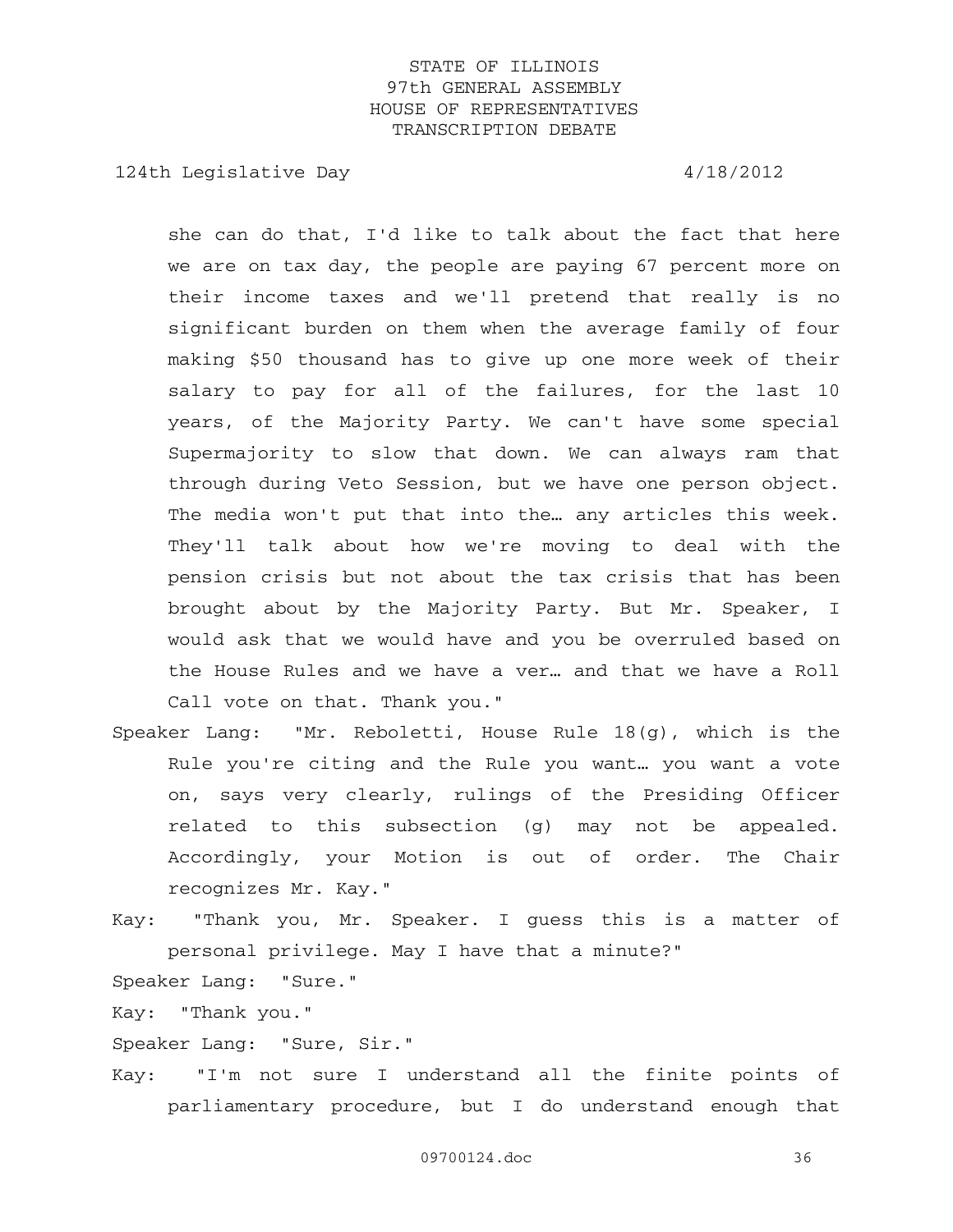124th Legislative Day 4/18/2012

I'm not going to debate it further because I think you're… you're the Chair and you're going to make the ruling; it'll stand. But I will say this that after speaking very strongly in favor of the House Resolution that just passed, I would also advocate that maybe at the same time we have a statute of limitation on behavior that makes no sense. Frankly, frankly, Mr. Speaker, it seems to me that if we're going to advocate one improvement, we would be for all improvements, but more so, we would want to protect the taxpayers' interest and I don't see that happening here. Forgive me, but… forgive me, but I wish that there would be a way to reconsider this because it doesn't seem to me that at the end of the day we have anything but a net zero here. We have moved forward one step and now we've moved backward one step. Thank you, Mr. Speaker."

Speaker Lang: "Mr. Reboletti."

- Reboletti: "Mr. Speaker, I would move to appeal the ruling of the Chair under House Rule 57(a) and move again for the discharge. But I also understand that when we pass new House Rules what we did was silence the voice of the Minority. We represent 108 thousand people just like you do, Mr. Speaker and we would like a Roll Call vote. Under Robert's Rules, you can always challenge the Chair but not here in the General Assembly based on a partisan Roll Call. So, again, pursuant to 57(a), I move to appeal the ruling of the Chair."
- Speaker Lang: "Sir, under House Rule 57, you may appeal my ruling on the ruling I made on 18(g). Is that your request? So, the question is, 'Shall the Chair be sustained on the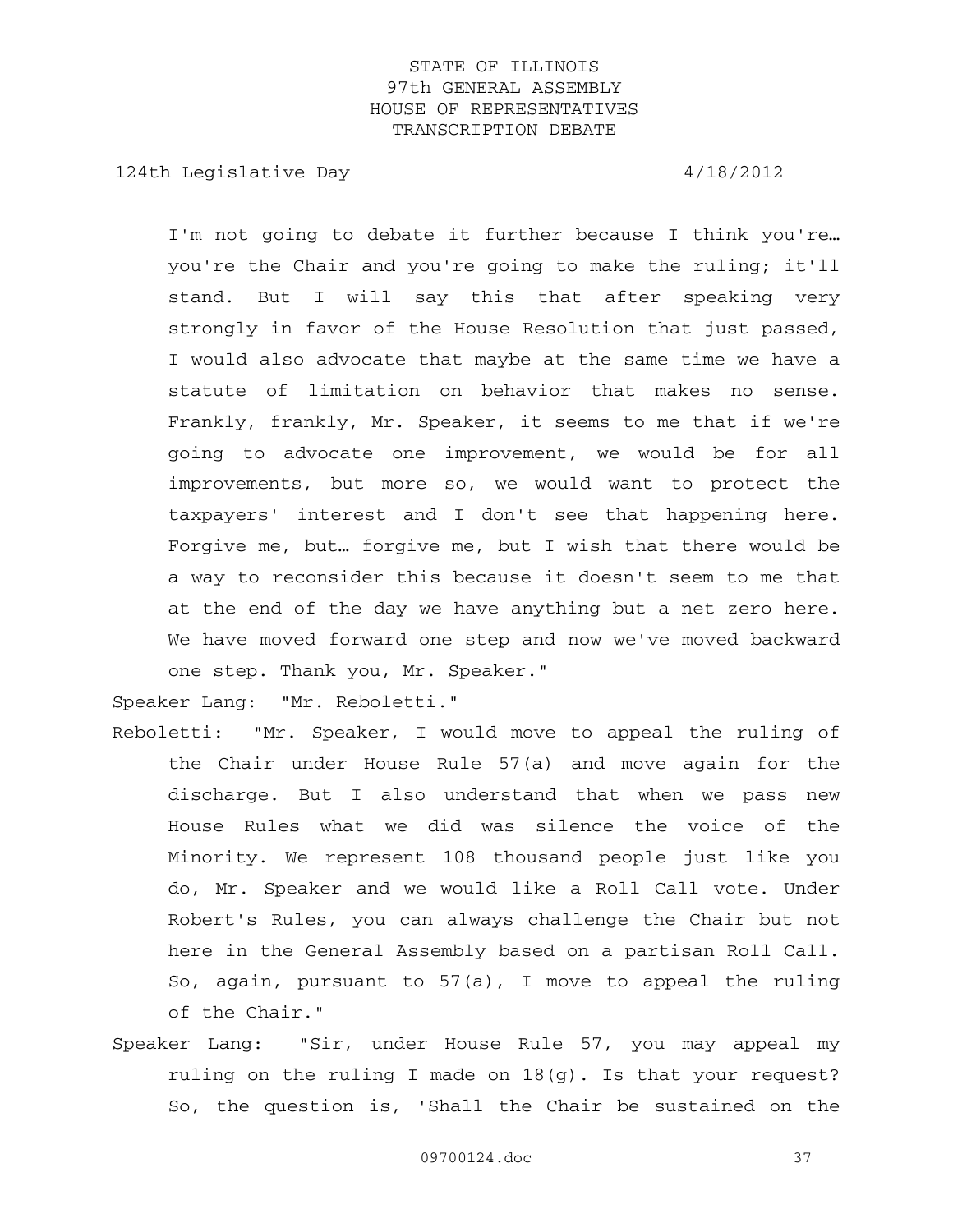124th Legislative Day  $4/18/2012$ 

Chair's ruling on the... on... relative to  $18(g)$ ?' Those in favor of sustaining the Chair's ruling will vote 'yes'; opposed 'no'. The voting is open. The voting is open. Have all voted who wish? Have all voted who wish? Please take the record. On this question, there are 60 voting 'yes', 51 voting 'no'. And the Chair is sustained. Mr. Clerk, Agreed Resolutions."

- Clerk Hollman: "Agreed Resolutions. House Resolution 937, offered by Representative D'Amico. House Resolution 938, offered by Speaker Madigan. House Resolution 939, offered by Representative May. House Resolution 940, offered by Representative Schmitz. House Resolution 941, offered by Representative Acevedo. House Resolution 942 (sic-943), offered by Representative Bost. And House Resolution 944, offered by Representative Gordon."
- Speaker Lang: "Leader Mautino moves for the adoption of the Agreed Resolutions. Those in favor say 'yes'; opposed 'no'. The 'ayes' have it. The Agreed Resolutions are adopted. The Chair recognizes Mr. Ramey."

Ramey: "Thank you, Mr. Speaker. A point of personal privilege." Speaker Lang: "Please state your point, Sir."

Ramey: "If I may bring to the attention of the Body, it's with a heavy heart that I announce that the… the passing of Mayor Mike Kwasman, who was a constituent of mine in his city, the City of West Chicago. He was a great man, a great Republican, a good friend, a staunch supporter of West Chicago. He fell to a heart attack on Saturday and succumbed yesterday in the early afternoon. I would ask…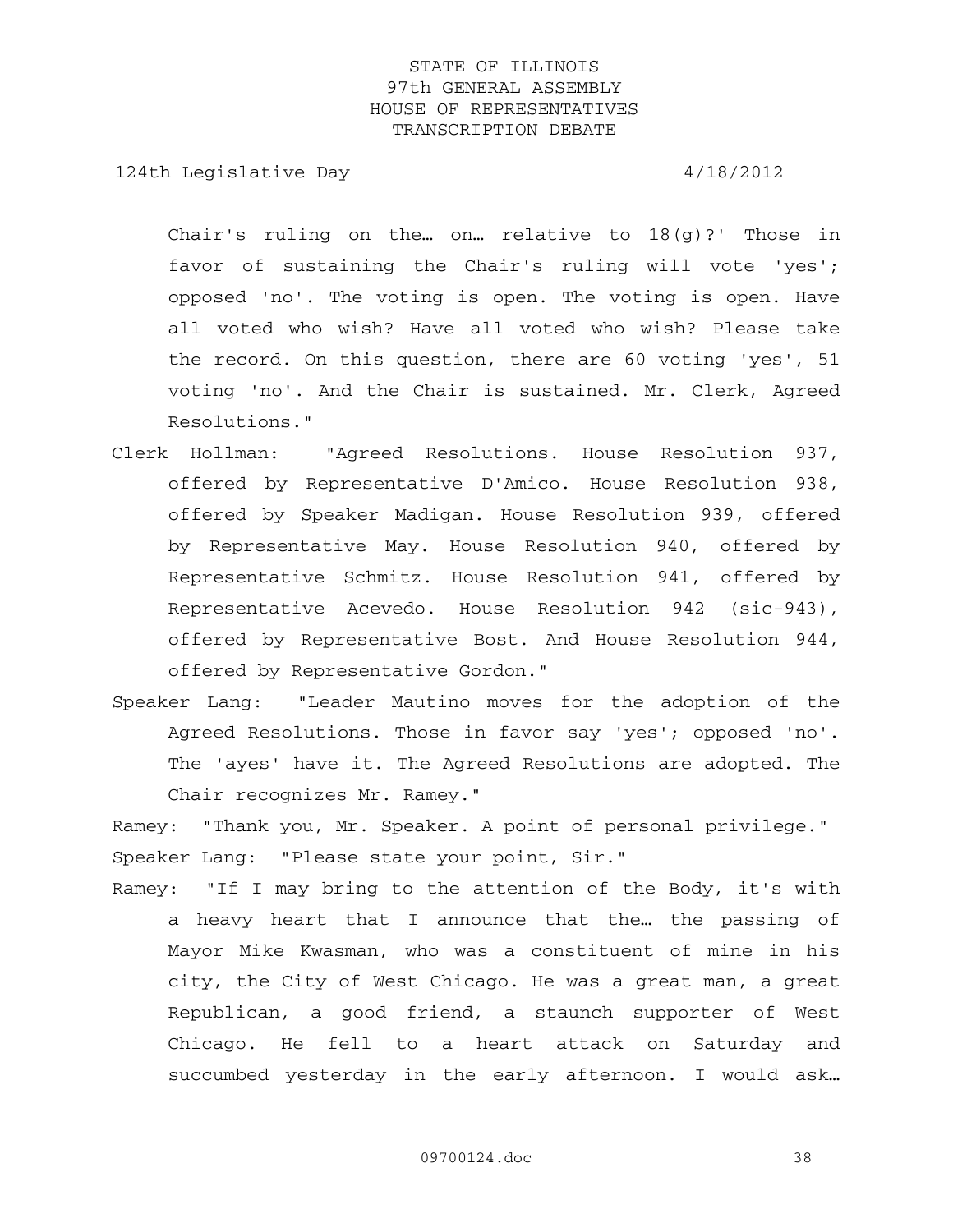124th Legislative Day 4/18/2012

there's a few Members here who would also like to speak to his passing."

Speaker Lang: "Mr. Fortner."

- Fortner: "Thank you, Speaker. Not only did West Chicago lose their mayor, but I lost a very dear friend. Mayor Mike Kwasman and I go back 20 years or more working for the people of West Chicago in a number of capacities. He served as an alderman when I served as mayor. We served together as members of the city and fire trustee boards, respectively, myself and he. And his leadership will be sorely missed by the people of West Chicago. I know that there'll be some turmoil there as they sort things out, but I think with the sound leadership he has provided, he's provided a blueprint to help West Chicago go forward. And my thoughts and prayers are with his family as well as all those who he has touched."
- Speaker Lang: "We'll take one moment of silence for an honored public servant. Thank you. And now, allowing perfunctory time for the Clerk, Leader Currie moves that the House stand adjourned 'til Thursday, April 19 at 10 a.m. Those in favor say 'yes'; opposed 'no'. The 'ayes' have it. And the House does stand adjourned 'til Thursday, April 19 at the hour of 10 a.m."
- Clerk Hollman: "House Perfunctory Session will come to order. Instruction (sic-Introduction) and First Reading of House Bills. House Bill 6155, offered by Representative Mussman, a Bill for an Act concerning regulation. Instruction (sic-Introduction) of Resolutions. Senate Joint Resolution 56, offered by Representative Mathias, is referred to the Rules